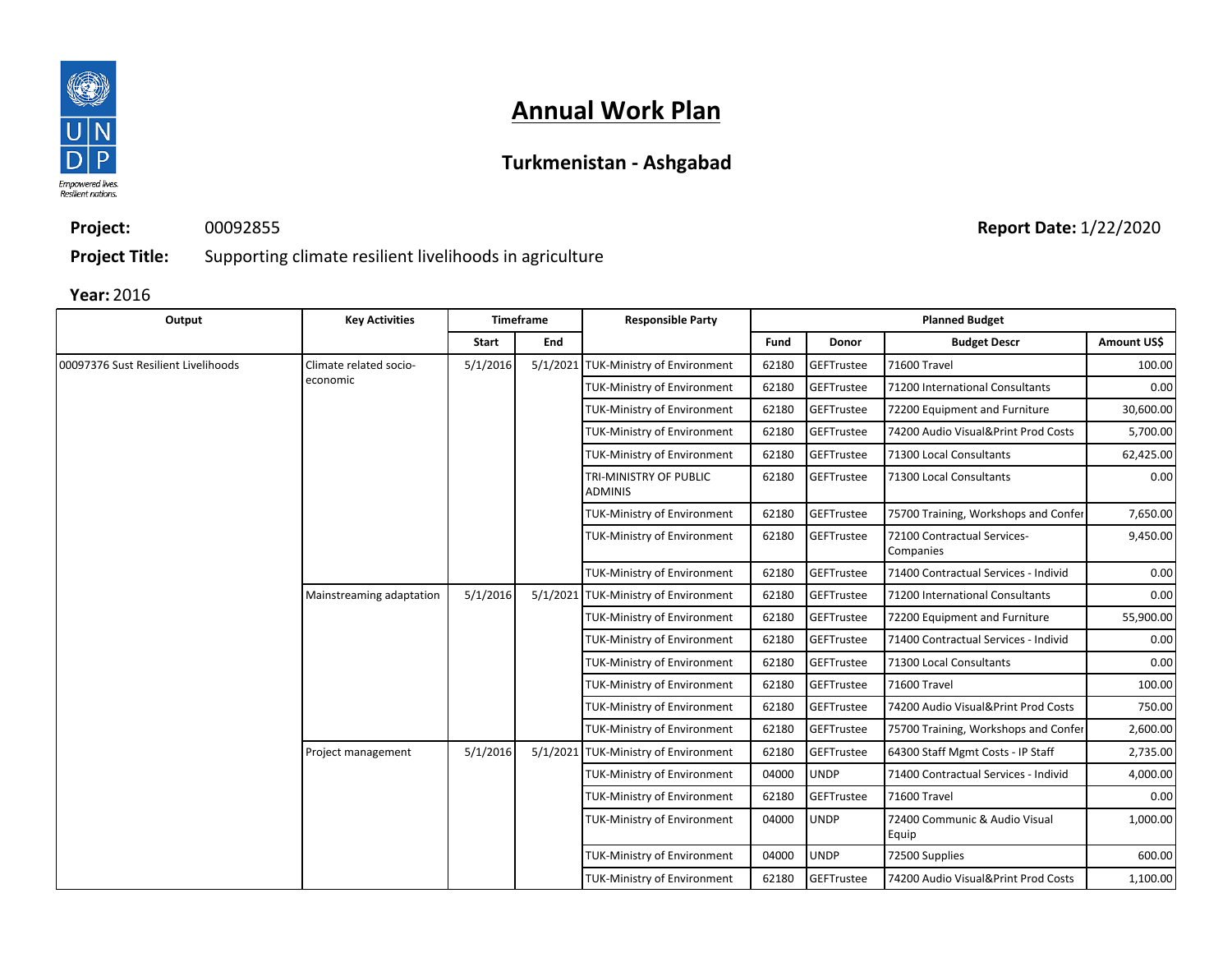

## **Turkmenistan - Ashgabad**

**Project:** 00092855

**Report Date:** 1/22/2020

**Project Title:** Supporting climate resilient livelihoods in agriculture

| Output                              | <b>Key Activities</b>    |          | <b>Timeframe</b> | <b>Responsible Party</b>             |       |              | <b>Planned Budget</b>                          |             |
|-------------------------------------|--------------------------|----------|------------------|--------------------------------------|-------|--------------|------------------------------------------------|-------------|
|                                     |                          | Start    | End              |                                      | Fund  | <b>Donor</b> | <b>Budget Descr</b>                            | Amount US\$ |
| 00097376 Sust Resilient Livelihoods | Project management       | 5/1/2016 |                  | 5/1/2021 TUK-Ministry of Environment | 04000 | <b>UNDP</b>  | 71600 Travel                                   | 1,000.00    |
|                                     |                          |          |                  | <b>TUK-Ministry of Environment</b>   | 62180 | GEFTrustee   | 74500 Miscellaneous Expenses                   | 1,480.00    |
|                                     |                          |          |                  | <b>TUK-Ministry of Environment</b>   | 04000 | <b>UNDP</b>  | 72200 Equipment and Furniture                  | 2,000.00    |
|                                     |                          |          |                  | <b>TUK-Ministry of Environment</b>   | 04000 | <b>UNDP</b>  | 73100 Rental & Maintenance-<br><b>Premises</b> | 1,000.00    |
|                                     |                          |          |                  | <b>TUK-Ministry of Environment</b>   | 62180 | GEFTrustee   | 71400 Contractual Services - Individ           | 6,050.00    |
|                                     |                          |          |                  | <b>TUK-Ministry of Environment</b>   | 62180 | GEFTrustee   | 73100 Rental & Maintenance-<br>Premises        | 360.00      |
|                                     |                          |          |                  | <b>TUK-Ministry of Environment</b>   | 04000 | <b>UNDP</b>  | 74500 Miscellaneous Expenses                   | 400.00      |
|                                     | Strengthening capacities | 5/1/2016 |                  | 5/1/2021 TUK-Ministry of Environment | 62180 | GEFTrustee   | 74200 Audio Visual&Print Prod Costs            | 2,410.00    |
|                                     |                          |          |                  | <b>TUK-Ministry of Environment</b>   | 62180 | GEFTrustee   | 75700 Training, Workshops and Confer           | 200.00      |
|                                     |                          |          |                  | <b>TUK-Ministry of Environment</b>   | 62180 | GEFTrustee   | 72100 Contractual Services-<br>Companies       | 0.00        |
|                                     |                          |          |                  | <b>TUK-Ministry of Environment</b>   | 62180 | GEFTrustee   | 71200 International Consultants                | 0.00        |
|                                     |                          |          |                  | <b>TUK-Ministry of Environment</b>   | 62180 | GEFTrustee   | 72200 Equipment and Furniture                  | 0.00        |
|                                     |                          |          |                  | <b>TUK-Ministry of Environment</b>   | 62180 | GEFTrustee   | 72400 Communic & Audio Visual<br>Equip         | 0.00        |
|                                     |                          |          |                  | TUK-Ministry of Environment          | 62180 | GEFTrustee   | 71400 Contractual Services - Individ           | 0.00        |
|                                     |                          |          |                  | <b>TUK-Ministry of Environment</b>   | 62180 | GEFTrustee   | 71600 Travel                                   | 390.00      |
| <b>TOTAL</b>                        |                          |          |                  |                                      |       |              |                                                | 200,000.00  |
| <b>GRAND TOTAL</b>                  |                          |          |                  |                                      |       |              |                                                | 200,000.00  |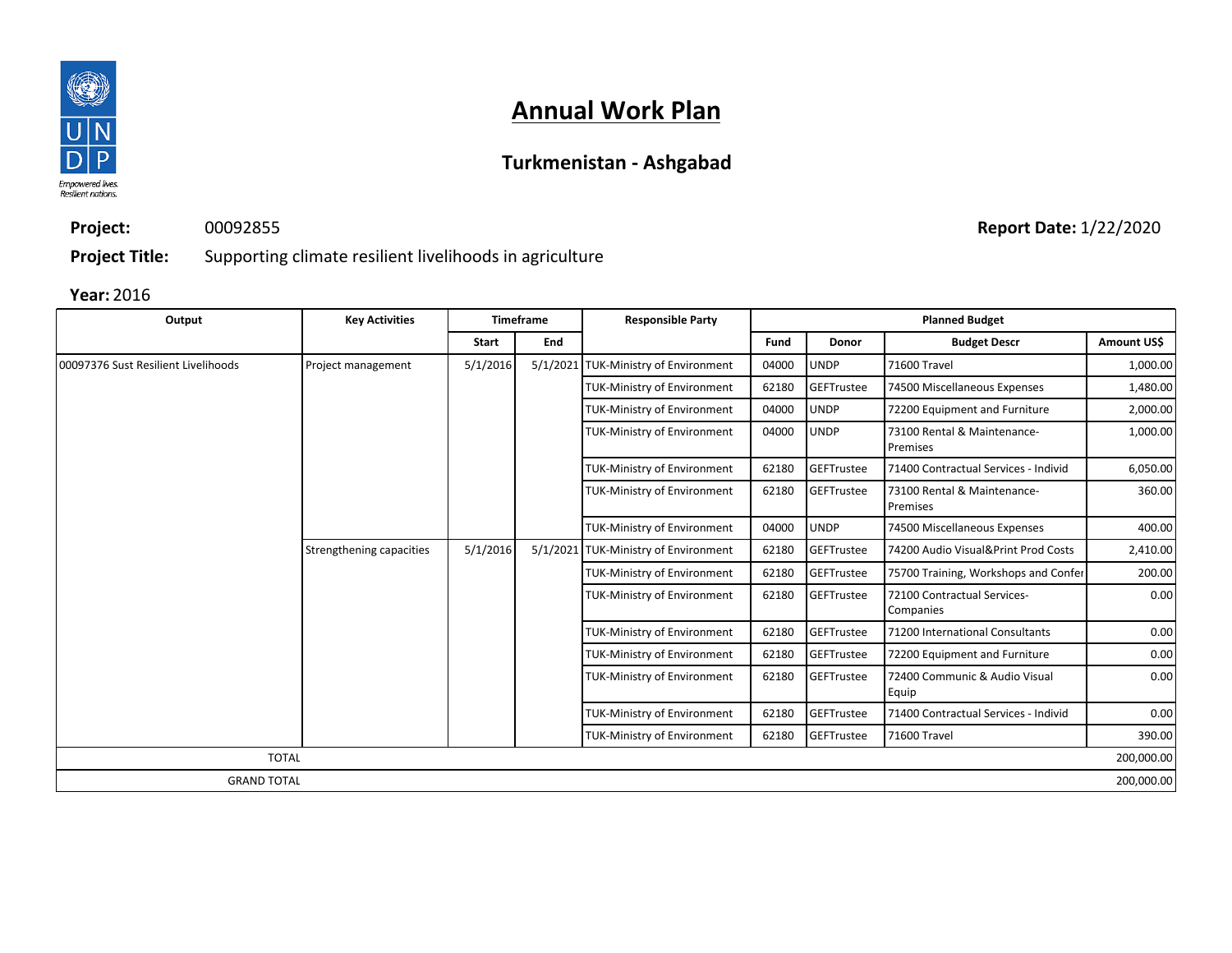

## **Turkmenistan - Ashgabad**

**Project:** 00092855

**Report Date:** 1/22/2020

**Project Title:** Supporting climate resilient livelihoods in agriculture

| Output                              | <b>Key Activities</b>    |          | Timeframe | <b>Responsible Party</b>             |       |              | <b>Planned Budget</b>                    |             |  |  |  |  |  |  |  |  |  |  |  |  |  |  |  |  |  |  |  |  |  |  |  |  |                                    |       |             |                                 |        |  |  |                                    |       |             |                                    |          |
|-------------------------------------|--------------------------|----------|-----------|--------------------------------------|-------|--------------|------------------------------------------|-------------|--|--|--|--|--|--|--|--|--|--|--|--|--|--|--|--|--|--|--|--|--|--|--|--|------------------------------------|-------|-------------|---------------------------------|--------|--|--|------------------------------------|-------|-------------|------------------------------------|----------|
|                                     |                          | Start    | End       |                                      | Fund  | <b>Donor</b> | <b>Budget Descr</b>                      | Amount US\$ |  |  |  |  |  |  |  |  |  |  |  |  |  |  |  |  |  |  |  |  |  |  |  |  |                                    |       |             |                                 |        |  |  |                                    |       |             |                                    |          |
| 00097376 Sust Resilient Livelihoods | Climate related socio-   | 5/1/2016 |           | 5/1/2021 TUK-Ministry of Environment | 62180 | GEFTrustee   | <b>72600 Grants</b>                      | 170,000.00  |  |  |  |  |  |  |  |  |  |  |  |  |  |  |  |  |  |  |  |  |  |  |  |  |                                    |       |             |                                 |        |  |  |                                    |       |             |                                    |          |
|                                     | economic                 |          |           | <b>TUK-Ministry of Environment</b>   | 62180 | GEFTrustee   | 74200 Audio Visual&Print Prod Costs      | 16,900.00   |  |  |  |  |  |  |  |  |  |  |  |  |  |  |  |  |  |  |  |  |  |  |  |  |                                    |       |             |                                 |        |  |  |                                    |       |             |                                    |          |
|                                     |                          |          |           | <b>TUK-Ministry of Environment</b>   | 62180 | GEFTrustee   | 75700 Training, Workshops and Confer     | 7,500.00    |  |  |  |  |  |  |  |  |  |  |  |  |  |  |  |  |  |  |  |  |  |  |  |  |                                    |       |             |                                 |        |  |  |                                    |       |             |                                    |          |
|                                     |                          |          |           | TUK-Ministry of Environment          | 62180 | GEFTrustee   | 71600 Travel                             | 27,770.00   |  |  |  |  |  |  |  |  |  |  |  |  |  |  |  |  |  |  |  |  |  |  |  |  |                                    |       |             |                                 |        |  |  |                                    |       |             |                                    |          |
|                                     |                          |          |           | <b>TUK-Ministry of Environment</b>   | 62180 | GEFTrustee   | 71300 Local Consultants                  | 129,455.00  |  |  |  |  |  |  |  |  |  |  |  |  |  |  |  |  |  |  |  |  |  |  |  |  |                                    |       |             |                                 |        |  |  |                                    |       |             |                                    |          |
|                                     |                          |          |           | TUK-Ministry of Environment          | 62180 | GEFTrustee   | 71200 International Consultants          | 38,000.00   |  |  |  |  |  |  |  |  |  |  |  |  |  |  |  |  |  |  |  |  |  |  |  |  |                                    |       |             |                                 |        |  |  |                                    |       |             |                                    |          |
|                                     |                          |          |           | <b>TUK-Ministry of Environment</b>   | 62180 | GEFTrustee   | 71400 Contractual Services - Individ     | 25,500.00   |  |  |  |  |  |  |  |  |  |  |  |  |  |  |  |  |  |  |  |  |  |  |  |  |                                    |       |             |                                 |        |  |  |                                    |       |             |                                    |          |
|                                     |                          |          |           | <b>TUK-Ministry of Environment</b>   | 62180 | GEFTrustee   | 72200 Equipment and Furniture            | 6,000.00    |  |  |  |  |  |  |  |  |  |  |  |  |  |  |  |  |  |  |  |  |  |  |  |  |                                    |       |             |                                 |        |  |  |                                    |       |             |                                    |          |
|                                     |                          |          |           | TUK-Ministry of Environment          | 62180 | GEFTrustee   | 72100 Contractual Services-<br>Companies | 49,881.65   |  |  |  |  |  |  |  |  |  |  |  |  |  |  |  |  |  |  |  |  |  |  |  |  |                                    |       |             |                                 |        |  |  |                                    |       |             |                                    |          |
|                                     | Mainstreaming adaptation | 5/1/2016 |           | 5/1/2021 TUK-Ministry of Environment | 62180 | GEFTrustee   | 71200 International Consultants          | 0.00        |  |  |  |  |  |  |  |  |  |  |  |  |  |  |  |  |  |  |  |  |  |  |  |  |                                    |       |             |                                 |        |  |  |                                    |       |             |                                    |          |
|                                     |                          |          |           | <b>TUK-Ministry of Environment</b>   | 62180 | GEFTrustee   | 71300 Local Consultants                  | 84,200.00   |  |  |  |  |  |  |  |  |  |  |  |  |  |  |  |  |  |  |  |  |  |  |  |  |                                    |       |             |                                 |        |  |  |                                    |       |             |                                    |          |
|                                     |                          |          |           | <b>TUK-Ministry of Environment</b>   | 62180 | GEFTrustee   | 72200 Equipment and Furniture            | 0.00        |  |  |  |  |  |  |  |  |  |  |  |  |  |  |  |  |  |  |  |  |  |  |  |  |                                    |       |             |                                 |        |  |  |                                    |       |             |                                    |          |
|                                     |                          |          |           | TUK-Ministry of Environment          | 62180 | GEFTrustee   | 71400 Contractual Services - Individ     | 28,300.00   |  |  |  |  |  |  |  |  |  |  |  |  |  |  |  |  |  |  |  |  |  |  |  |  |                                    |       |             |                                 |        |  |  |                                    |       |             |                                    |          |
|                                     |                          |          |           | TUK-Ministry of Environment          | 62180 | GEFTrustee   | 74200 Audio Visual&Print Prod Costs      | 4,000.00    |  |  |  |  |  |  |  |  |  |  |  |  |  |  |  |  |  |  |  |  |  |  |  |  |                                    |       |             |                                 |        |  |  |                                    |       |             |                                    |          |
|                                     |                          |          |           | <b>TUK-Ministry of Environment</b>   | 62180 | GEFTrustee   | 75700 Training, Workshops and Confer     | 41,600.00   |  |  |  |  |  |  |  |  |  |  |  |  |  |  |  |  |  |  |  |  |  |  |  |  |                                    |       |             |                                 |        |  |  |                                    |       |             |                                    |          |
|                                     |                          |          |           | TUK-Ministry of Environment          | 62180 | GEFTrustee   | 71600 Travel                             | 10,400.00   |  |  |  |  |  |  |  |  |  |  |  |  |  |  |  |  |  |  |  |  |  |  |  |  |                                    |       |             |                                 |        |  |  |                                    |       |             |                                    |          |
|                                     | Project management       | 5/1/2016 |           | 5/1/2021 TUK-Ministry of Environment | 04000 | <b>UNDP</b>  | 63500 Insurance and Security Costs       | 2,300.00    |  |  |  |  |  |  |  |  |  |  |  |  |  |  |  |  |  |  |  |  |  |  |  |  |                                    |       |             |                                 |        |  |  |                                    |       |             |                                    |          |
|                                     |                          |          |           | <b>TUK-Ministry of Environment</b>   | 04000 | <b>UNDP</b>  | 71300 Local Consultants                  | 1,500.00    |  |  |  |  |  |  |  |  |  |  |  |  |  |  |  |  |  |  |  |  |  |  |  |  |                                    |       |             |                                 |        |  |  |                                    |       |             |                                    |          |
|                                     |                          |          |           | <b>TUK-Ministry of Environment</b>   | 04000 | <b>UNDP</b>  | 71400 Contractual Services - Individ     | 1,150.00    |  |  |  |  |  |  |  |  |  |  |  |  |  |  |  |  |  |  |  |  |  |  |  |  |                                    |       |             |                                 |        |  |  |                                    |       |             |                                    |          |
|                                     |                          |          |           | <b>TUK-Ministry of Environment</b>   | 04000 | <b>UNDP</b>  | 61000 Salary Costs - Regular Staff       | 3,000.00    |  |  |  |  |  |  |  |  |  |  |  |  |  |  |  |  |  |  |  |  |  |  |  |  |                                    |       |             |                                 |        |  |  |                                    |       |             |                                    |          |
|                                     |                          |          |           |                                      |       |              |                                          |             |  |  |  |  |  |  |  |  |  |  |  |  |  |  |  |  |  |  |  |  |  |  |  |  |                                    |       |             |                                 |        |  |  | <b>TUK-Ministry of Environment</b> | 04000 | <b>UNDP</b> | 62200 Recur Payroll Costs-GS Staff | 2,000.00 |
|                                     |                          |          |           |                                      |       |              |                                          |             |  |  |  |  |  |  |  |  |  |  |  |  |  |  |  |  |  |  |  |  |  |  |  |  | <b>TUK-Ministry of Environment</b> | 04000 | <b>UNDP</b> | 64100 Staff Mgmt Costs-NP Staff | 500.00 |  |  |                                    |       |             |                                    |          |
|                                     |                          |          |           | <b>TUK-Ministry of Environment</b>   | 04000 | <b>UNDP</b>  | 64200 Staff Mgmt Costs - GS Staff        | 300.00      |  |  |  |  |  |  |  |  |  |  |  |  |  |  |  |  |  |  |  |  |  |  |  |  |                                    |       |             |                                 |        |  |  |                                    |       |             |                                    |          |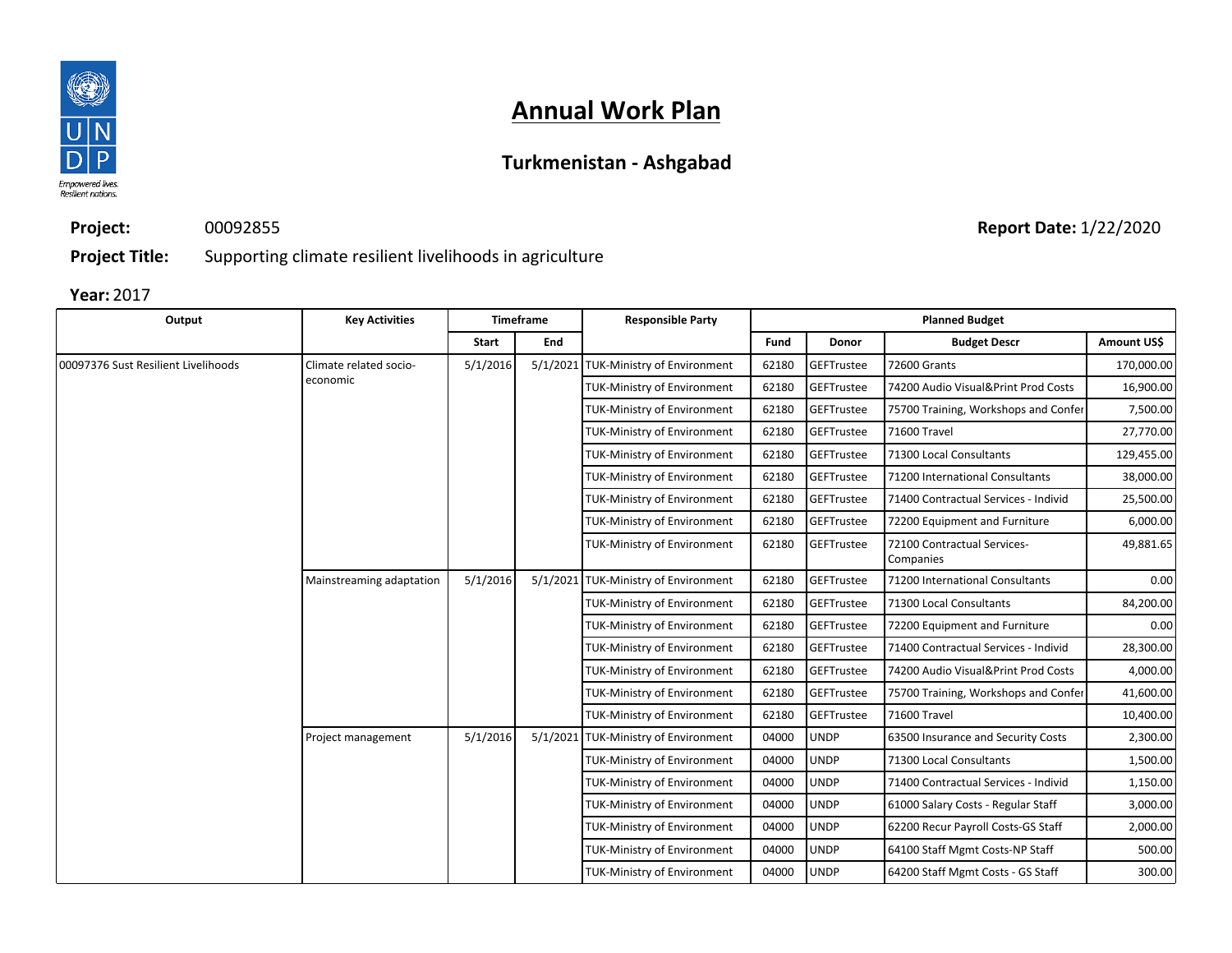

## **Turkmenistan - Ashgabad**

**Project:** 00092855

### **Report Date:** 1/22/2020

**Project Title:** Supporting climate resilient livelihoods in agriculture

|                                     |                          | Start    | End |                                      | Fund  | Donor             | <b>Budget Descr</b>                      | Amount US\$ |
|-------------------------------------|--------------------------|----------|-----|--------------------------------------|-------|-------------------|------------------------------------------|-------------|
| 00097376 Sust Resilient Livelihoods | Project management       | 5/1/2016 |     | 5/1/2021 TUK-Ministry of Environment | 62180 | GEFTrustee        | 71600 Travel                             | 3,000.00    |
|                                     |                          |          |     | <b>TUK-Ministry of Environment</b>   | 04000 | <b>UNDP</b>       | 72400 Communic & Audio Visual<br>Equip   | 2,500.00    |
|                                     |                          |          |     | <b>TUK-Ministry of Environment</b>   | 04000 | <b>UNDP</b>       | 62100 Recur Payroll Costs - NP Staff     | 3,700.00    |
|                                     |                          |          |     | <b>TUK-Ministry of Environment</b>   | 04000 | <b>UNDP</b>       | 61100 Salary Costs - NP Staff            | 8,600.00    |
|                                     |                          |          |     | <b>TUK-Ministry of Environment</b>   | 62180 | GEFTrustee        | 71400 Contractual Services - Individ     | 8,500.00    |
|                                     |                          |          |     | <b>TUK-Ministry of Environment</b>   | 04000 | <b>UNDP</b>       | 72200 Equipment and Furniture            | 1,000.00    |
|                                     |                          |          |     | <b>TUK-Ministry of Environment</b>   | 04000 | <b>UNDP</b>       | 73100 Rental & Maintenance-<br>Premises  | 2,000.00    |
|                                     |                          |          |     | <b>TUK-Ministry of Environment</b>   | 04000 | <b>UNDP</b>       | 65100 After Service Insurance            | 1,500.00    |
|                                     |                          |          |     | <b>TUK-Ministry of Environment</b>   | 04000 | <b>UNDP</b>       | 71600 Travel                             | 1,000.00    |
|                                     |                          |          |     | <b>TUK-Ministry of Environment</b>   | 04000 | <b>UNDP</b>       | 61200 Salaries Costs - GS Staff          | 7,150.00    |
|                                     |                          |          |     | <b>TUK-Ministry of Environment</b>   | 04000 | <b>UNDP</b>       | 72500 Supplies                           | 500.00      |
|                                     |                          |          |     | <b>TUK-Ministry of Environment</b>   | 04000 | <b>UNDP</b>       | 74500 Miscellaneous Expenses             | 500.00      |
|                                     |                          |          |     | <b>TUK-Ministry of Environment</b>   | 62180 | <b>GEFTrustee</b> | 74200 Audio Visual&Print Prod Costs      | 6,000.00    |
|                                     |                          |          |     | <b>TUK-Ministry of Environment</b>   | 62180 | GEFTrustee        | 74500 Miscellaneous Expenses             | 12,000.00   |
|                                     | Strengthening capacities | 5/1/2016 |     | 5/1/2021 TUK-Ministry of Environment | 62180 | <b>GEFTrustee</b> | 72100 Contractual Services-<br>Companies | 0.00        |
|                                     |                          |          |     | <b>TUK-Ministry of Environment</b>   | 62180 | <b>GEFTrustee</b> | 75700 Training, Workshops and Confer     | 1,200.00    |
|                                     |                          |          |     | <b>TUK-Ministry of Environment</b>   | 62180 | <b>GEFTrustee</b> | 71300 Local Consultants                  | 6,200.00    |
|                                     |                          |          |     | <b>TUK-Ministry of Environment</b>   | 62180 | GEFTrustee        | 71400 Contractual Services - Individ     | 28,600.00   |
|                                     |                          |          |     | <b>TUK-Ministry of Environment</b>   | 62180 | <b>GEFTrustee</b> | 72400 Communic & Audio Visual<br>Equip   | 10,500.00   |
|                                     |                          |          |     | <b>TUK-Ministry of Environment</b>   | 62180 | <b>GEFTrustee</b> | 74200 Audio Visual&Print Prod Costs      | 3,600.00    |
|                                     |                          |          |     | <b>TUK-Ministry of Environment</b>   | 62180 | <b>GEFTrustee</b> | 71600 Travel                             | 2,000.00    |
|                                     |                          |          |     | <b>TUK-Ministry of Environment</b>   | 62180 | GEFTrustee        | 71200 International Consultants          | 4,500.00    |
|                                     |                          |          |     | <b>TUK-Ministry of Environment</b>   | 62180 | <b>GEFTrustee</b> | 72200 Equipment and Furniture            | 35,000.00   |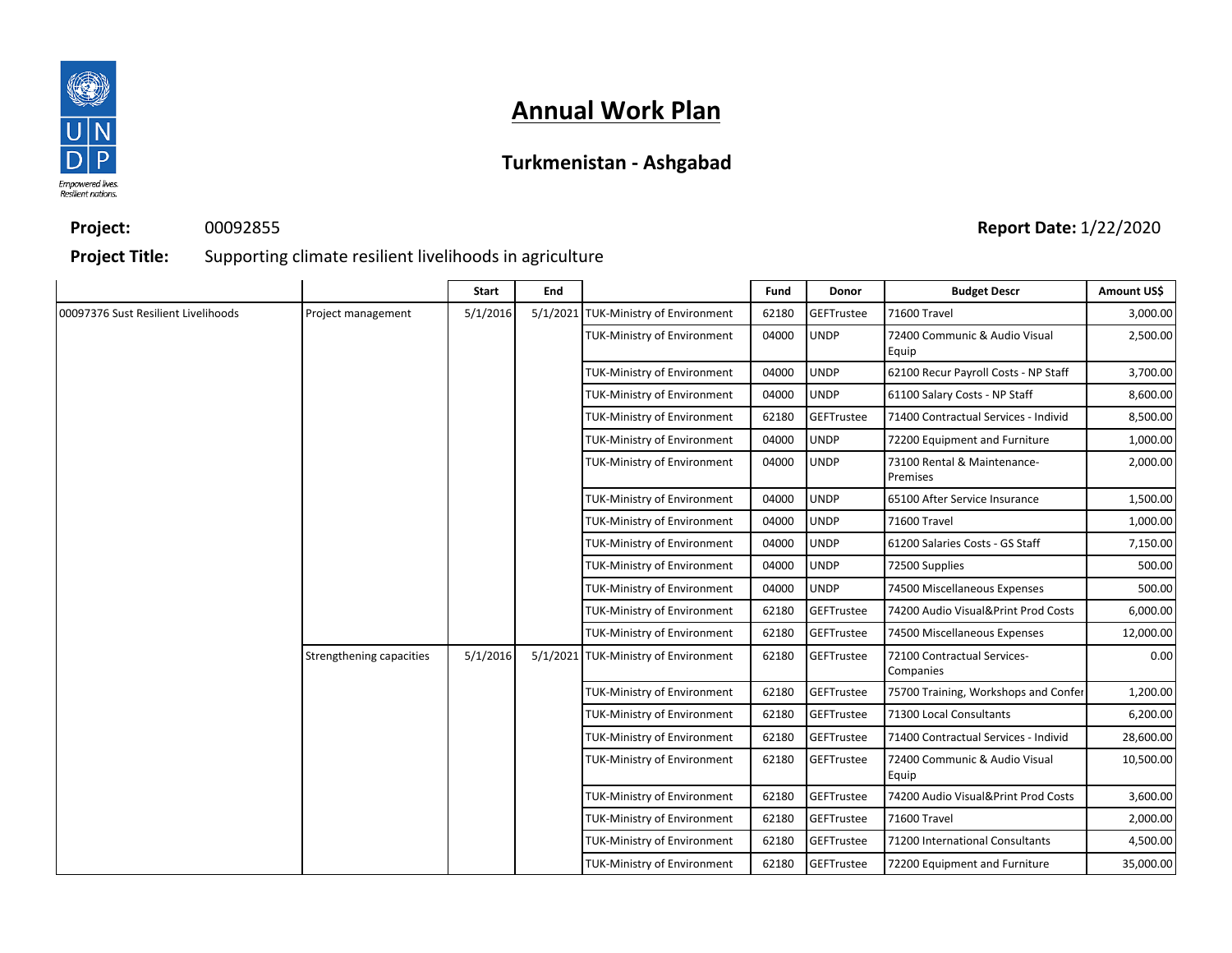

## **Turkmenistan - Ashgabad**

**Project:** 00092855

**Report Date:** 1/22/2020

**Project Title:** Supporting climate resilient livelihoods in agriculture

| Output             | <b>Key Activities</b> |              | <b>Timeframe</b> | <b>Responsible Party</b> |      | <b>Planned Budget</b> |                     |             |
|--------------------|-----------------------|--------------|------------------|--------------------------|------|-----------------------|---------------------|-------------|
|                    |                       | <b>Start</b> | End              |                          | Fund | Donor                 | <b>Budget Descr</b> | Amount US\$ |
| <b>TOTAL</b>       |                       |              |                  |                          |      |                       |                     | 799,806.65  |
| <b>GRAND TOTAL</b> |                       |              |                  |                          |      |                       |                     | 799,806.65  |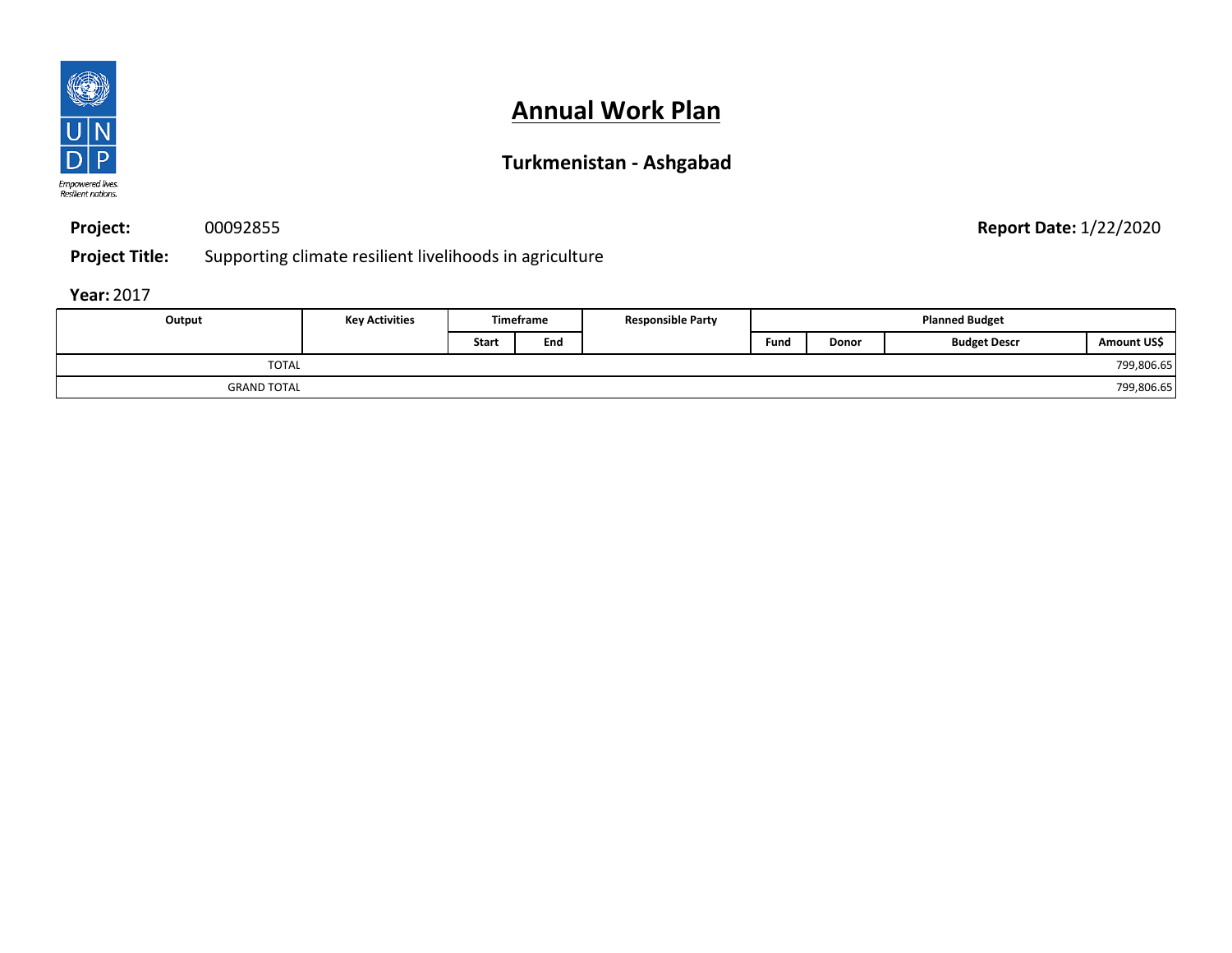

## **Turkmenistan - Ashgabad**

**Project:** 00092855

**Report Date:** 1/22/2020

**Project Title:** Supporting climate resilient livelihoods in agriculture

| Output                              | <b>Key Activities</b>              |          | <b>Timeframe</b> | <b>Responsible Party</b>             |       |                   | <b>Planned Budget</b>                    |             |  |  |  |  |  |             |       |            |                                          |           |             |             |                   |                                      |                                      |           |
|-------------------------------------|------------------------------------|----------|------------------|--------------------------------------|-------|-------------------|------------------------------------------|-------------|--|--|--|--|--|-------------|-------|------------|------------------------------------------|-----------|-------------|-------------|-------------------|--------------------------------------|--------------------------------------|-----------|
|                                     |                                    | Start    | End              |                                      | Fund  | Donor             | <b>Budget Descr</b>                      | Amount US\$ |  |  |  |  |  |             |       |            |                                          |           |             |             |                   |                                      |                                      |           |
| 00097376 Sust Resilient Livelihoods | Climate related socio-<br>economic | 5/1/2016 |                  | 5/1/2021 TUK-Ministry of Environment | 62180 | GEFTrustee        | 72100 Contractual Services-<br>Companies | 0.00        |  |  |  |  |  |             |       |            |                                          |           |             |             |                   |                                      |                                      |           |
|                                     |                                    |          |                  | <b>TUK-Ministry of Environment</b>   | 62180 | GEFTrustee        | 74200 Audio Visual&Print Prod Costs      | 0.00        |  |  |  |  |  |             |       |            |                                          |           |             |             |                   |                                      |                                      |           |
|                                     |                                    |          |                  | <b>TUK-Ministry of Environment</b>   | 62180 | GEFTrustee        | 71300 Local Consultants                  | 0.00        |  |  |  |  |  |             |       |            |                                          |           |             |             |                   |                                      |                                      |           |
|                                     |                                    |          |                  | <b>UNDP</b>                          | 62180 | GEFTrustee        | 74200 Audio Visual&Print Prod Costs      | 9,000.00    |  |  |  |  |  |             |       |            |                                          |           |             |             |                   |                                      |                                      |           |
|                                     |                                    |          |                  | <b>UNDP</b>                          | 62180 | GEFTrustee        | 75700 Training, Workshops and Confer     | 30,000.00   |  |  |  |  |  |             |       |            |                                          |           |             |             |                   |                                      |                                      |           |
|                                     |                                    |          |                  | <b>UNDP</b>                          | 62180 | <b>GEFTrustee</b> | 71600 Travel                             | 24,000.00   |  |  |  |  |  |             |       |            |                                          |           |             |             |                   |                                      |                                      |           |
|                                     |                                    |          |                  | <b>TUK-Ministry of Environment</b>   | 62180 | <b>GEFTrustee</b> | 75700 Training, Workshops and Confer     | 0.00        |  |  |  |  |  |             |       |            |                                          |           |             |             |                   |                                      |                                      |           |
|                                     |                                    |          |                  | <b>UNDP</b>                          | 62180 | GEFTrustee        | 71200 International Consultants          | 45,000.00   |  |  |  |  |  |             |       |            |                                          |           |             |             |                   |                                      |                                      |           |
|                                     |                                    |          |                  | <b>UNDP</b>                          | 62180 | GEFTrustee        | 71300 Local Consultants                  | 35,785.00   |  |  |  |  |  |             |       |            |                                          |           |             |             |                   |                                      |                                      |           |
|                                     |                                    |          |                  | <b>TUK-Ministry of Environment</b>   | 62180 | GEFTrustee        | 71400 Contractual Services - Individ     | 0.00        |  |  |  |  |  |             |       |            |                                          |           |             |             |                   |                                      |                                      |           |
|                                     |                                    |          |                  | <b>UNDP</b>                          | 62180 | GEFTrustee        | 72200 Equipment and Furniture            | 35,000.00   |  |  |  |  |  |             |       |            |                                          |           |             |             |                   |                                      |                                      |           |
|                                     |                                    |          |                  | <b>UNDP</b>                          | 62180 | GEFTrustee        | 72600 Grants                             | 250,000.00  |  |  |  |  |  |             |       |            |                                          |           |             |             |                   |                                      |                                      |           |
|                                     |                                    |          |                  | <b>TUK-Ministry of Environment</b>   | 62180 | <b>GEFTrustee</b> | 71600 Travel                             | 0.00        |  |  |  |  |  |             |       |            |                                          |           |             |             |                   |                                      |                                      |           |
|                                     |                                    |          |                  | TUK-Ministry of Environment          | 62180 | GEFTrustee        | 72600 Grants                             | 0.00        |  |  |  |  |  |             |       |            |                                          |           |             |             |                   |                                      |                                      |           |
|                                     |                                    |          |                  | TUK-Ministry of Environment          | 62180 | GEFTrustee        | 71200 International Consultants          | 0.00        |  |  |  |  |  |             |       |            |                                          |           |             |             |                   |                                      |                                      |           |
|                                     |                                    |          |                  |                                      |       |                   |                                          |             |  |  |  |  |  |             |       |            |                                          |           |             | <b>UNDP</b> | 62180             | GEFTrustee                           | 71400 Contractual Services - Individ | 20,000.00 |
|                                     |                                    |          |                  |                                      |       |                   |                                          |             |  |  |  |  |  | <b>UNDP</b> | 62180 | GEFTrustee | 72100 Contractual Services-<br>Companies | 30,000.00 |             |             |                   |                                      |                                      |           |
|                                     |                                    |          |                  | <b>TUK-Ministry of Environment</b>   | 62180 | GEFTrustee        | 72200 Equipment and Furniture            | 0.00        |  |  |  |  |  |             |       |            |                                          |           |             |             |                   |                                      |                                      |           |
|                                     | Mainstreaming adaptation           | 5/1/2016 |                  | 5/1/2021 TUK-Ministry of Environment | 62180 | <b>GEFTrustee</b> | 71300 Local Consultants                  | 0.00        |  |  |  |  |  |             |       |            |                                          |           |             |             |                   |                                      |                                      |           |
|                                     |                                    |          |                  | <b>TUK-Ministry of Environment</b>   | 62180 | <b>GEFTrustee</b> | 71200 International Consultants          | 0.00        |  |  |  |  |  |             |       |            |                                          |           |             |             |                   |                                      |                                      |           |
|                                     |                                    |          |                  |                                      |       |                   |                                          |             |  |  |  |  |  |             |       |            |                                          |           | <b>UNDP</b> | 62180       | <b>GEFTrustee</b> | 71400 Contractual Services - Individ | 20,000.00                            |           |
|                                     |                                    |          |                  | <b>TUK-Ministry of Environment</b>   | 62180 | GEFTrustee        | 72200 Equipment and Furniture            | 0.00        |  |  |  |  |  |             |       |            |                                          |           |             |             |                   |                                      |                                      |           |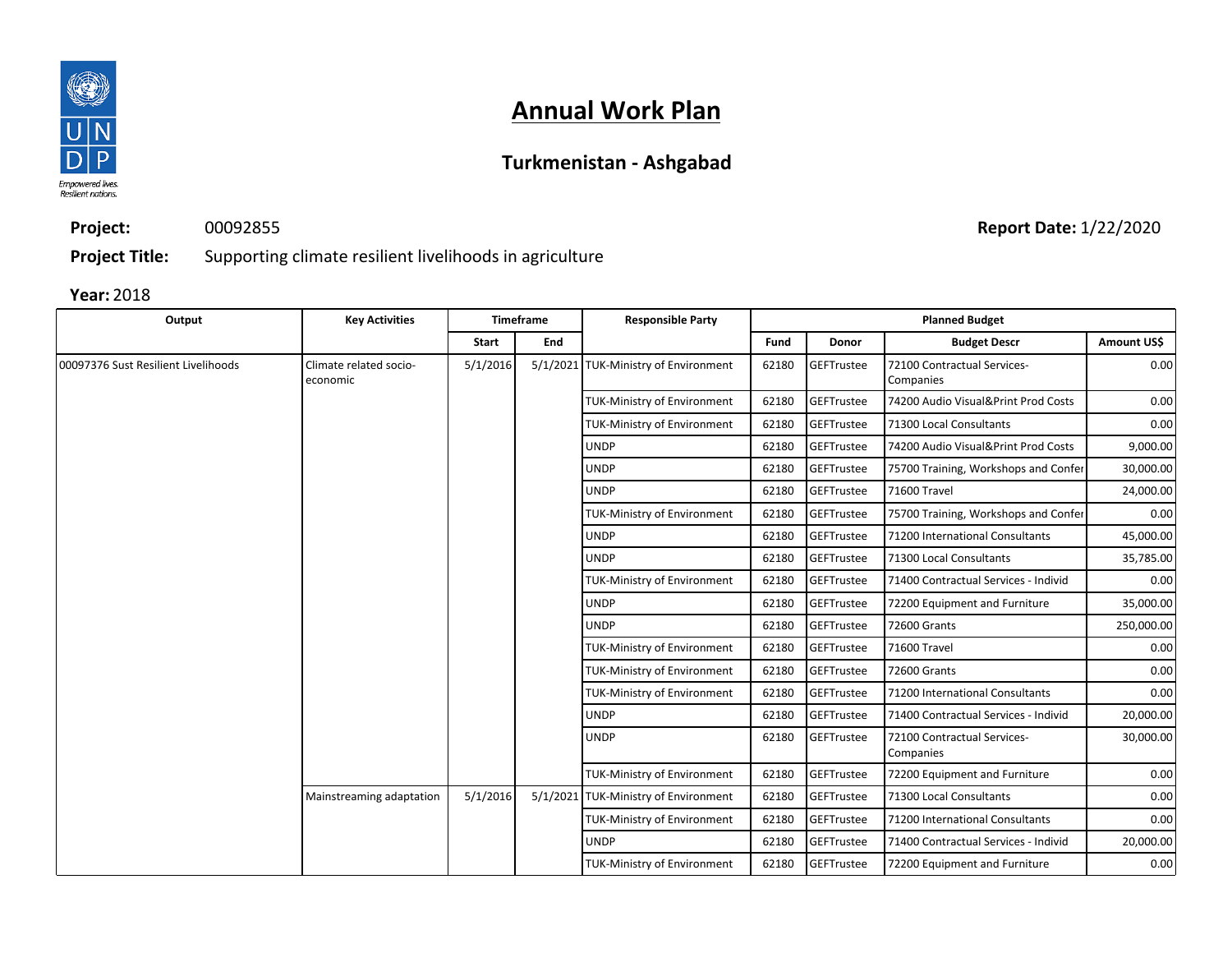

## **Turkmenistan - Ashgabad**

**Project:** 00092855

**Report Date:** 1/22/2020

**Project Title:** Supporting climate resilient livelihoods in agriculture

| Output                              | <b>Key Activities</b>    |              | <b>Timeframe</b> | <b>Responsible Party</b>                                   |                               |             | <b>Planned Budget</b>                   |             |  |  |  |                             |       |             |                                        |      |  |  |  |  |  |  |  |  |  |  |  |  |  |             |       |            |                                     |
|-------------------------------------|--------------------------|--------------|------------------|------------------------------------------------------------|-------------------------------|-------------|-----------------------------------------|-------------|--|--|--|-----------------------------|-------|-------------|----------------------------------------|------|--|--|--|--|--|--|--|--|--|--|--|--|--|-------------|-------|------------|-------------------------------------|
|                                     |                          | <b>Start</b> | End              |                                                            | <b>Fund</b>                   | Donor       | <b>Budget Descr</b>                     | Amount US\$ |  |  |  |                             |       |             |                                        |      |  |  |  |  |  |  |  |  |  |  |  |  |  |             |       |            |                                     |
| 00097376 Sust Resilient Livelihoods | Mainstreaming adaptation | 5/1/2016     |                  | 5/1/2021 TUK-Ministry of Environment                       | 62180                         | GEFTrustee  | 71600 Travel                            | 0.00        |  |  |  |                             |       |             |                                        |      |  |  |  |  |  |  |  |  |  |  |  |  |  |             |       |            |                                     |
|                                     |                          |              |                  | <b>TUK-Ministry of Environment</b>                         | 62180                         | GEFTrustee  | 75700 Training, Workshops and Confer    | 0.00        |  |  |  |                             |       |             |                                        |      |  |  |  |  |  |  |  |  |  |  |  |  |  |             |       |            |                                     |
|                                     |                          |              |                  | <b>UNDP</b>                                                | 62180                         | GEFTrustee  | 71300 Local Consultants                 | 10,000.00   |  |  |  |                             |       |             |                                        |      |  |  |  |  |  |  |  |  |  |  |  |  |  |             |       |            |                                     |
|                                     |                          |              |                  | <b>UNDP</b>                                                | 62180                         | GEFTrustee  | 71200 International Consultants         | 14,000.00   |  |  |  |                             |       |             |                                        |      |  |  |  |  |  |  |  |  |  |  |  |  |  |             |       |            |                                     |
|                                     |                          |              |                  | TUK-Ministry of Environment                                | 62180                         | GEFTrustee  | 71400 Contractual Services - Individ    | 0.00        |  |  |  |                             |       |             |                                        |      |  |  |  |  |  |  |  |  |  |  |  |  |  |             |       |            |                                     |
|                                     |                          |              |                  | <b>UNDP</b>                                                | 62180                         | GEFTrustee  | 72200 Equipment and Furniture           | 8,000.00    |  |  |  |                             |       |             |                                        |      |  |  |  |  |  |  |  |  |  |  |  |  |  |             |       |            |                                     |
|                                     |                          |              |                  | <b>TUK-Ministry of Environment</b>                         | 62180                         | GEFTrustee  | 74200 Audio Visual&Print Prod Costs     | 0.00        |  |  |  |                             |       |             |                                        |      |  |  |  |  |  |  |  |  |  |  |  |  |  |             |       |            |                                     |
|                                     |                          |              |                  | <b>UNDP</b>                                                | 62180                         | GEFTrustee  | 74200 Audio Visual&Print Prod Costs     | 3,000.00    |  |  |  |                             |       |             |                                        |      |  |  |  |  |  |  |  |  |  |  |  |  |  |             |       |            |                                     |
|                                     |                          |              |                  | <b>UNDP</b>                                                | 62180                         | GEFTrustee  | 75700 Training, Workshops and Confer    | 42,000.00   |  |  |  |                             |       |             |                                        |      |  |  |  |  |  |  |  |  |  |  |  |  |  |             |       |            |                                     |
|                                     |                          |              |                  | <b>UNDP</b>                                                | 62180                         | GEFTrustee  | 71600 Travel                            | 12,000.00   |  |  |  |                             |       |             |                                        |      |  |  |  |  |  |  |  |  |  |  |  |  |  |             |       |            |                                     |
|                                     | Project management       | 5/1/2016     |                  | 5/1/2021 TUK-Ministry of Environment                       | 04000                         | <b>UNDP</b> | 74500 Miscellaneous Expenses            | 0.00        |  |  |  |                             |       |             |                                        |      |  |  |  |  |  |  |  |  |  |  |  |  |  |             |       |            |                                     |
|                                     |                          |              |                  | <b>UNDP</b>                                                | 62180                         | GEFTrustee  | 71400 Contractual Services - Individ    | 7,100.00    |  |  |  |                             |       |             |                                        |      |  |  |  |  |  |  |  |  |  |  |  |  |  |             |       |            |                                     |
|                                     |                          |              |                  | <b>UNDP</b>                                                | 62180                         | GEFTrustee  | 71600 Travel                            |             |  |  |  |                             |       |             |                                        |      |  |  |  |  |  |  |  |  |  |  |  |  |  |             |       |            |                                     |
|                                     |                          |              |                  | <b>UNDP</b><br><b>TUK-Ministry of Environment</b><br>04000 | 72200 Equipment and Furniture | 0.00        |                                         |             |  |  |  |                             |       |             |                                        |      |  |  |  |  |  |  |  |  |  |  |  |  |  |             |       |            |                                     |
|                                     |                          |              |                  | TUK-Ministry of Environment                                | 04000                         | <b>UNDP</b> | 73100 Rental & Maintenance-<br>Premises | 0.00        |  |  |  |                             |       |             |                                        |      |  |  |  |  |  |  |  |  |  |  |  |  |  |             |       |            |                                     |
|                                     |                          |              |                  | TUK-Ministry of Environment                                | 04000                         | <b>UNDP</b> | 71400 Contractual Services - Individ    | 0.00        |  |  |  |                             |       |             |                                        |      |  |  |  |  |  |  |  |  |  |  |  |  |  |             |       |            |                                     |
|                                     |                          |              |                  |                                                            |                               |             |                                         |             |  |  |  | TUK-Ministry of Environment | 04000 | <b>UNDP</b> | 72400 Communic & Audio Visual<br>Equip | 0.00 |  |  |  |  |  |  |  |  |  |  |  |  |  |             |       |            |                                     |
|                                     |                          |              |                  | <b>UNDP</b>                                                | 04000                         | <b>UNDP</b> | 72500 Supplies                          | 1,500.00    |  |  |  |                             |       |             |                                        |      |  |  |  |  |  |  |  |  |  |  |  |  |  |             |       |            |                                     |
|                                     |                          |              |                  | TUK-Ministry of Environment                                | 62180                         | GEFTrustee  | 74200 Audio Visual&Print Prod Costs     | 0.00        |  |  |  |                             |       |             |                                        |      |  |  |  |  |  |  |  |  |  |  |  |  |  |             |       |            |                                     |
|                                     |                          |              |                  | <b>TUK-Ministry of Environment</b>                         | 62180                         | GEFTrustee  | 71400 Contractual Services - Individ    | 0.00        |  |  |  |                             |       |             |                                        |      |  |  |  |  |  |  |  |  |  |  |  |  |  |             |       |            |                                     |
|                                     |                          |              |                  |                                                            |                               |             |                                         |             |  |  |  |                             |       |             |                                        |      |  |  |  |  |  |  |  |  |  |  |  |  |  | <b>UNDP</b> | 62180 | GEFTrustee | 74200 Audio Visual&Print Prod Costs |
|                                     |                          |              |                  | <b>UNDP</b>                                                | 04000                         | <b>UNDP</b> | 71400 Contractual Services - Individ    | 9,000.00    |  |  |  |                             |       |             |                                        |      |  |  |  |  |  |  |  |  |  |  |  |  |  |             |       |            |                                     |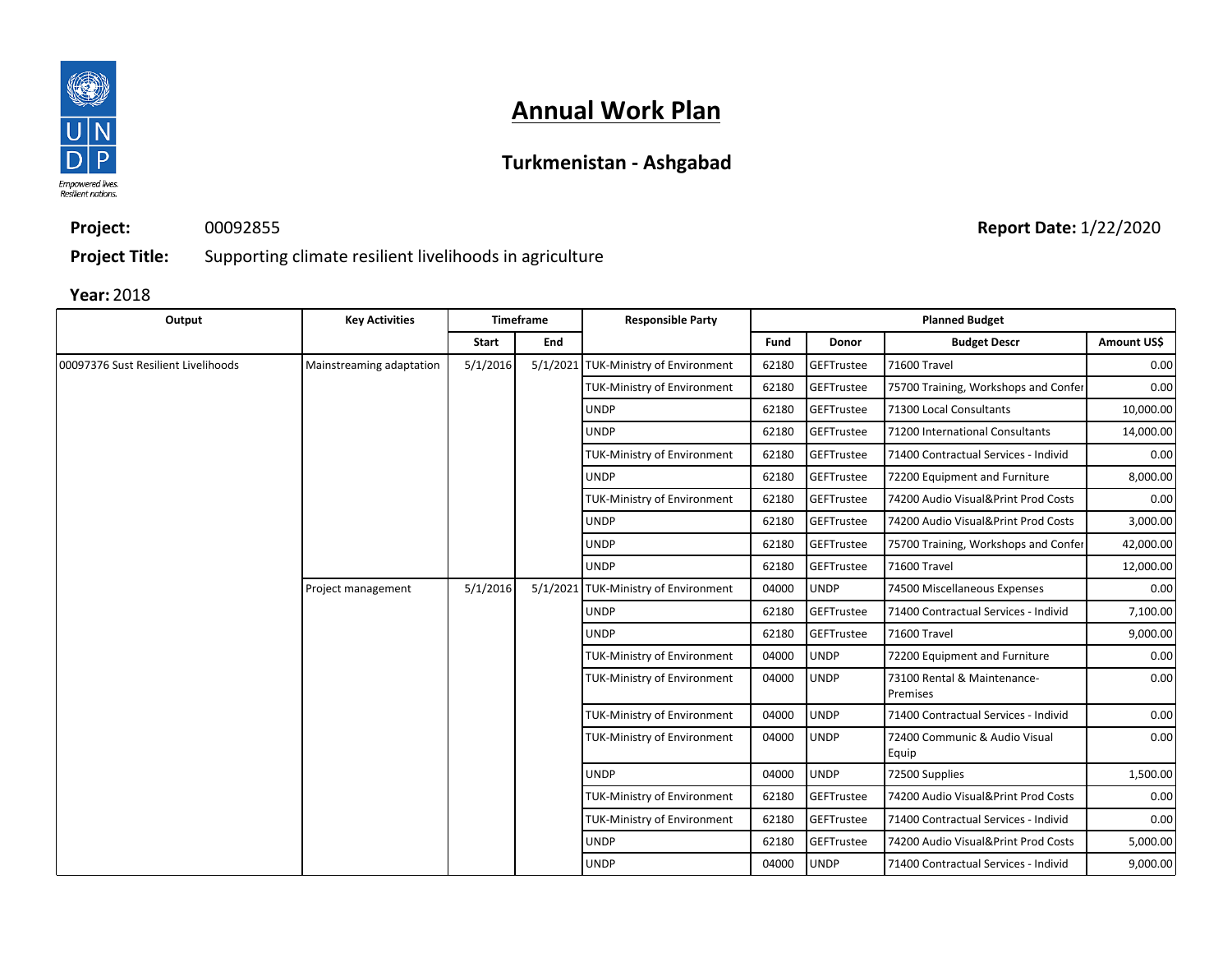

## **Turkmenistan - Ashgabad**

**Project:**

00092855

**Report Date:** 1/22/2020

**Project Title:** Supporting climate resilient livelihoods in agriculture

| Output                              | <b>Key Activities</b>    |              | <b>Timeframe</b> | <b>Responsible Party</b>             |       |                   | <b>Planned Budget</b>                    |                                                                                                                         |  |  |  |  |  |  |  |  |  |  |  |  |  |  |  |             |       |                   |                                      |
|-------------------------------------|--------------------------|--------------|------------------|--------------------------------------|-------|-------------------|------------------------------------------|-------------------------------------------------------------------------------------------------------------------------|--|--|--|--|--|--|--|--|--|--|--|--|--|--|--|-------------|-------|-------------------|--------------------------------------|
|                                     |                          | <b>Start</b> | End              |                                      | Fund  | Donor             | <b>Budget Descr</b>                      | Amount US\$                                                                                                             |  |  |  |  |  |  |  |  |  |  |  |  |  |  |  |             |       |                   |                                      |
| 00097376 Sust Resilient Livelihoods | Project management       | 5/1/2016     |                  | 5/1/2021 TUK-Ministry of Environment | 62180 | GEFTrustee        | 71600 Travel                             | 0.00                                                                                                                    |  |  |  |  |  |  |  |  |  |  |  |  |  |  |  |             |       |                   |                                      |
|                                     |                          |              |                  | <b>UNDP</b>                          | 04000 | <b>UNDP</b>       | 72200 Equipment and Furniture            | 2,000.00                                                                                                                |  |  |  |  |  |  |  |  |  |  |  |  |  |  |  |             |       |                   |                                      |
|                                     |                          |              |                  | <b>UNDP</b>                          | 04000 | <b>UNDP</b>       | 73100 Rental & Maintenance-<br>Premises  | 1,000.00                                                                                                                |  |  |  |  |  |  |  |  |  |  |  |  |  |  |  |             |       |                   |                                      |
|                                     |                          |              |                  | <b>UNDP</b>                          | 04000 | <b>UNDP</b>       | 74500 Miscellaneous Expenses             |                                                                                                                         |  |  |  |  |  |  |  |  |  |  |  |  |  |  |  |             |       |                   |                                      |
|                                     |                          |              |                  | <b>UNDP</b>                          | 04000 | <b>UNDP</b>       | 72400 Communic & Audio Visual<br>Equip   | 2,500.00                                                                                                                |  |  |  |  |  |  |  |  |  |  |  |  |  |  |  |             |       |                   |                                      |
|                                     |                          |              |                  | <b>UNDP</b>                          | 04000 | <b>UNDP</b>       | 71600 Travel                             | 3,000.00                                                                                                                |  |  |  |  |  |  |  |  |  |  |  |  |  |  |  |             |       |                   |                                      |
|                                     |                          |              |                  | <b>TUK-Ministry of Environment</b>   | 04000 | <b>UNDP</b>       | 72500 Supplies                           | 0.00                                                                                                                    |  |  |  |  |  |  |  |  |  |  |  |  |  |  |  |             |       |                   |                                      |
|                                     |                          |              |                  | <b>UNDP</b>                          | 62180 | GEFTrustee        | 74500 Miscellaneous Expenses             | 12,000.00                                                                                                               |  |  |  |  |  |  |  |  |  |  |  |  |  |  |  |             |       |                   |                                      |
|                                     |                          |              |                  | TUK-Ministry of Environment          | 04000 | <b>UNDP</b>       | 71600 Travel                             | 0.00                                                                                                                    |  |  |  |  |  |  |  |  |  |  |  |  |  |  |  |             |       |                   |                                      |
|                                     |                          |              |                  | TUK-Ministry of Environment          | 62180 | <b>GEFTrustee</b> | 74500 Miscellaneous Expenses             | 0.00                                                                                                                    |  |  |  |  |  |  |  |  |  |  |  |  |  |  |  |             |       |                   |                                      |
|                                     | Strengthening capacities | 5/1/2016     |                  | 5/1/2021 TUK-Ministry of Environment | 62180 | GEFTrustee        | 72400 Communic & Audio Visual<br>Equip   | 1,000.00<br>0.00<br>20,000.00<br>20,000.00<br>0.00<br>6,000.00<br>0.00<br>12,000.00<br>0.00<br>0.00<br>8,000.00<br>0.00 |  |  |  |  |  |  |  |  |  |  |  |  |  |  |  |             |       |                   |                                      |
|                                     |                          |              |                  | <b>UNDP</b>                          | 62180 | GEFTrustee        | 71300 Local Consultants                  |                                                                                                                         |  |  |  |  |  |  |  |  |  |  |  |  |  |  |  |             |       |                   |                                      |
|                                     |                          |              |                  | <b>UNDP</b>                          | 62180 | <b>GEFTrustee</b> | 74200 Audio Visual&Print Prod Costs      |                                                                                                                         |  |  |  |  |  |  |  |  |  |  |  |  |  |  |  |             |       |                   |                                      |
|                                     |                          |              |                  | <b>TUK-Ministry of Environment</b>   | 62180 | <b>GEFTrustee</b> | 71300 Local Consultants                  |                                                                                                                         |  |  |  |  |  |  |  |  |  |  |  |  |  |  |  |             |       |                   |                                      |
|                                     |                          |              |                  | <b>UNDP</b>                          | 62180 | GEFTrustee        | 71600 Travel                             |                                                                                                                         |  |  |  |  |  |  |  |  |  |  |  |  |  |  |  |             |       |                   |                                      |
|                                     |                          |              |                  | TUK-Ministry of Environment          | 62180 | <b>GEFTrustee</b> | 72100 Contractual Services-<br>Companies |                                                                                                                         |  |  |  |  |  |  |  |  |  |  |  |  |  |  |  |             |       |                   |                                      |
|                                     |                          |              |                  | <b>UNDP</b>                          | 62180 | GEFTrustee        | 72100 Contractual Services-<br>Companies |                                                                                                                         |  |  |  |  |  |  |  |  |  |  |  |  |  |  |  |             |       |                   |                                      |
|                                     |                          |              |                  | TUK-Ministry of Environment          | 62180 | GEFTrustee        | 74200 Audio Visual&Print Prod Costs      |                                                                                                                         |  |  |  |  |  |  |  |  |  |  |  |  |  |  |  |             |       |                   |                                      |
|                                     |                          |              |                  | <b>TUK-Ministry of Environment</b>   | 62180 | <b>GEFTrustee</b> | 75700 Training, Workshops and Confer     |                                                                                                                         |  |  |  |  |  |  |  |  |  |  |  |  |  |  |  |             |       |                   |                                      |
|                                     |                          |              |                  |                                      |       |                   |                                          |                                                                                                                         |  |  |  |  |  |  |  |  |  |  |  |  |  |  |  | <b>UNDP</b> | 62180 | <b>GEFTrustee</b> | 75700 Training, Workshops and Confer |
|                                     |                          |              |                  | <b>TUK-Ministry of Environment</b>   | 62180 | GEFTrustee        | 71600 Travel                             |                                                                                                                         |  |  |  |  |  |  |  |  |  |  |  |  |  |  |  |             |       |                   |                                      |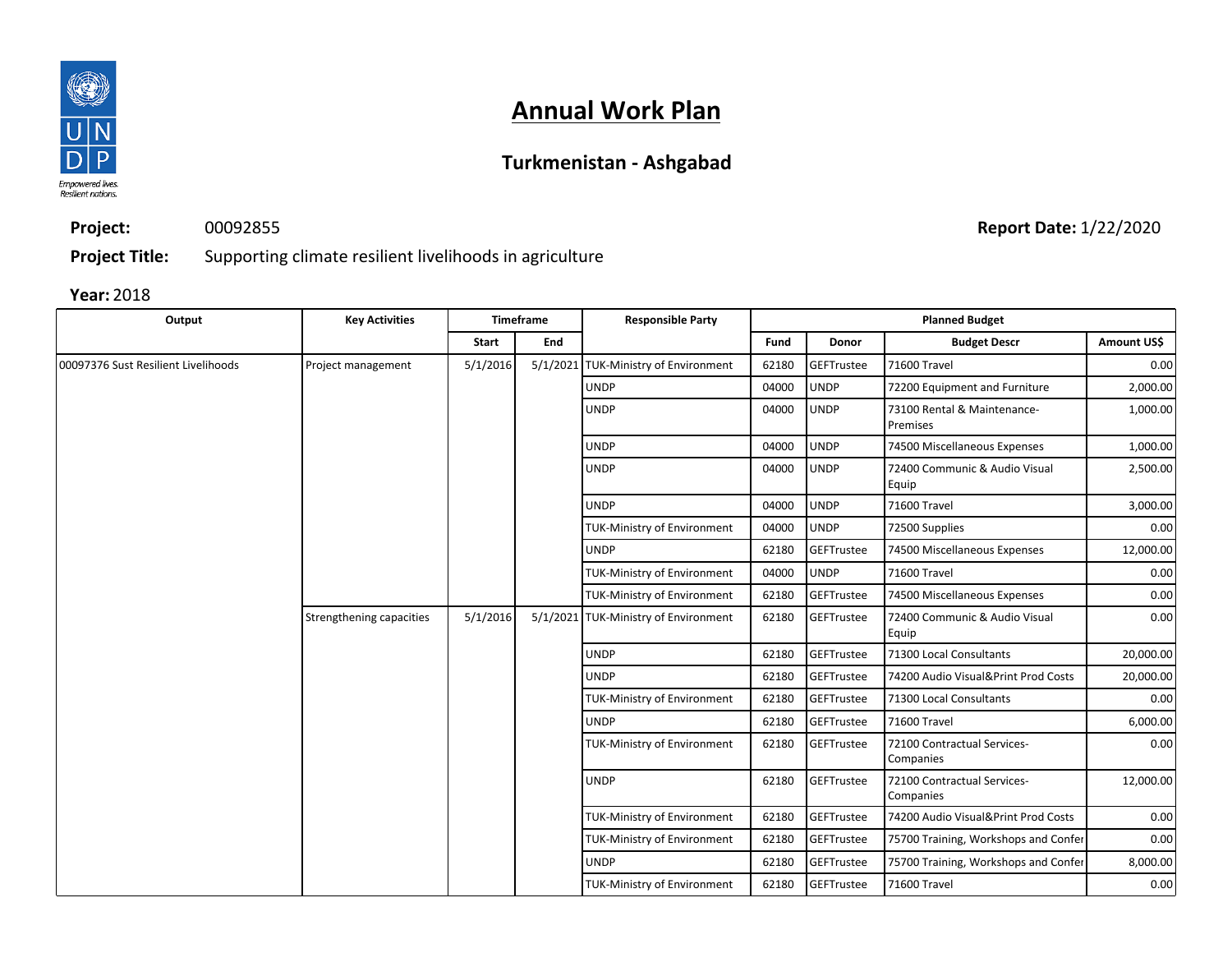

## **Turkmenistan - Ashgabad**

**Project:** 00092855

**Report Date:** 1/22/2020

**Project Title:** Supporting climate resilient livelihoods in agriculture

| Output                              | <b>Key Activities</b>    |              | <b>Timeframe</b> | <b>Responsible Party</b>             |       |                   | <b>Planned Budget</b>                  |             |
|-------------------------------------|--------------------------|--------------|------------------|--------------------------------------|-------|-------------------|----------------------------------------|-------------|
|                                     |                          | <b>Start</b> | End              |                                      | Fund  | Donor             | <b>Budget Descr</b>                    | Amount US\$ |
| 00097376 Sust Resilient Livelihoods | Strengthening capacities | 5/1/2016     |                  | 5/1/2021 TUK-Ministry of Environment | 62180 | <b>GEFTrustee</b> | 71200 International Consultants        | 0.00        |
|                                     |                          |              |                  | <b>TUK-Ministry of Environment</b>   | 62180 | GEFTrustee        | 71400 Contractual Services - Individ   | 0.00        |
|                                     |                          |              |                  | <b>UNDP</b>                          | 62180 | GEFTrustee        | 71400 Contractual Services - Individ   | 7,560.00    |
|                                     |                          |              |                  | <b>TUK-Ministry of Environment</b>   | 62180 | <b>GEFTrustee</b> | 72200 Equipment and Furniture          | 0.00        |
|                                     |                          |              |                  | <b>UNDP</b>                          | 62180 | <b>GEFTrustee</b> | 72200 Equipment and Furniture          | 10,000.00   |
|                                     |                          |              |                  | <b>UNDP</b>                          | 62180 | GEFTrustee        | 71200 International Consultants        | 35,000.00   |
|                                     |                          |              |                  | <b>UNDP</b>                          | 62180 | <b>GEFTrustee</b> | 72400 Communic & Audio Visual<br>Equip | 20,000.00   |
| <b>TOTAL</b>                        |                          |              |                  |                                      |       |                   |                                        | 779,445.00  |
| <b>GRAND TOTAL</b>                  |                          |              |                  |                                      |       |                   |                                        | 779,445.00  |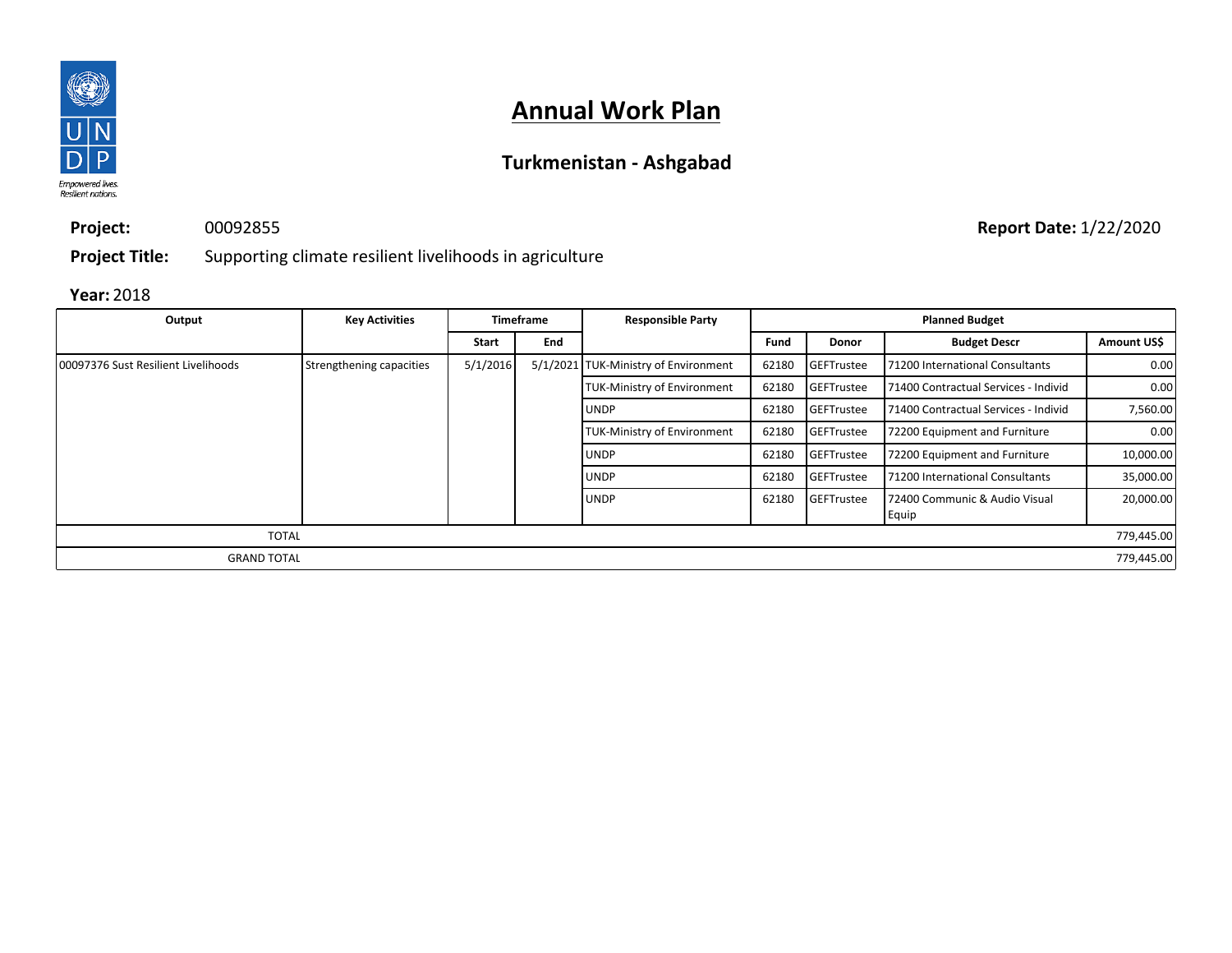

## **Turkmenistan - Ashgabad**

**Project:** 00092855

**Report Date:** 1/22/2020

**Project Title:** Supporting climate resilient livelihoods in agriculture

| Output                              | <b>Key Activities</b>    |              | <b>Timeframe</b> | <b>Responsible Party</b>             |                                    |                                      | <b>Planned Budget</b>                    |                                      |      |  |  |  |  |  |             |       |            |                                 |           |  |             |       |            |                                          |          |            |                               |      |  |  |  |  |  |  |  |             |       |                   |                         |           |
|-------------------------------------|--------------------------|--------------|------------------|--------------------------------------|------------------------------------|--------------------------------------|------------------------------------------|--------------------------------------|------|--|--|--|--|--|-------------|-------|------------|---------------------------------|-----------|--|-------------|-------|------------|------------------------------------------|----------|------------|-------------------------------|------|--|--|--|--|--|--|--|-------------|-------|-------------------|-------------------------|-----------|
|                                     |                          | <b>Start</b> | End              |                                      | Fund                               | Donor                                | <b>Budget Descr</b>                      | Amount US\$                          |      |  |  |  |  |  |             |       |            |                                 |           |  |             |       |            |                                          |          |            |                               |      |  |  |  |  |  |  |  |             |       |                   |                         |           |
| 00097376 Sust Resilient Livelihoods | Climate related socio-   | 5/1/2016     |                  | 5/1/2021 TUK-Ministry of Environment | 62180                              | GEFTrustee                           | 71600 Travel                             | 0.00                                 |      |  |  |  |  |  |             |       |            |                                 |           |  |             |       |            |                                          |          |            |                               |      |  |  |  |  |  |  |  |             |       |                   |                         |           |
|                                     | economic                 |              |                  | <b>UNDP</b>                          | 62180                              | GEFTrustee                           | 71600 Travel                             | 7,850.00                             |      |  |  |  |  |  |             |       |            |                                 |           |  |             |       |            |                                          |          |            |                               |      |  |  |  |  |  |  |  |             |       |                   |                         |           |
|                                     |                          |              |                  | TUK-Ministry of Environment          | 62180                              | GEFTrustee                           | 71200 International Consultants          | 0.00                                 |      |  |  |  |  |  |             |       |            |                                 |           |  |             |       |            |                                          |          |            |                               |      |  |  |  |  |  |  |  |             |       |                   |                         |           |
|                                     |                          |              |                  | TUK-Ministry of Environment          | 62180                              | GEFTrustee                           | 72200 Equipment and Furniture            | 0.00                                 |      |  |  |  |  |  |             |       |            |                                 |           |  |             |       |            |                                          |          |            |                               |      |  |  |  |  |  |  |  |             |       |                   |                         |           |
|                                     |                          |              |                  | <b>TUK-Ministry of Environment</b>   | 62180                              | GEFTrustee                           | 72600 Grants                             | 0.00                                 |      |  |  |  |  |  |             |       |            |                                 |           |  |             |       |            |                                          |          |            |                               |      |  |  |  |  |  |  |  |             |       |                   |                         |           |
|                                     |                          |              |                  | TUK-Ministry of Environment          | 62180                              | GEFTrustee                           | 74200 Audio Visual&Print Prod Costs      | 0.00                                 |      |  |  |  |  |  |             |       |            |                                 |           |  |             |       |            |                                          |          |            |                               |      |  |  |  |  |  |  |  |             |       |                   |                         |           |
|                                     |                          |              |                  | <b>UNDP</b>                          | 62180                              | GEFTrustee                           | 75700 Training, Workshops and Confer     | 12,700.00                            |      |  |  |  |  |  |             |       |            |                                 |           |  |             |       |            |                                          |          |            |                               |      |  |  |  |  |  |  |  |             |       |                   |                         |           |
|                                     |                          |              |                  |                                      | <b>TUK-Ministry of Environment</b> | 62180                                | GEFTrustee                               | 71300 Local Consultants              | 0.00 |  |  |  |  |  |             |       |            |                                 |           |  |             |       |            |                                          |          |            |                               |      |  |  |  |  |  |  |  |             |       |                   |                         |           |
|                                     |                          |              |                  |                                      | TUK-Ministry of Environment        | 62180                                | GEFTrustee                               | 71400 Contractual Services - Individ | 0.00 |  |  |  |  |  |             |       |            |                                 |           |  |             |       |            |                                          |          |            |                               |      |  |  |  |  |  |  |  |             |       |                   |                         |           |
|                                     |                          |              | <b>UNDP</b>      | 62180                                | GEFTrustee                         | 71400 Contractual Services - Individ | 39,500.00                                |                                      |      |  |  |  |  |  |             |       |            |                                 |           |  |             |       |            |                                          |          |            |                               |      |  |  |  |  |  |  |  |             |       |                   |                         |           |
|                                     |                          |              | <b>UNDP</b>      | 62180                                | GEFTrustee                         | 72600 Grants                         | 180,000.00                               |                                      |      |  |  |  |  |  |             |       |            |                                 |           |  |             |       |            |                                          |          |            |                               |      |  |  |  |  |  |  |  |             |       |                   |                         |           |
|                                     |                          |              |                  | <b>UNDP</b>                          | 62180                              | <b>GEFTrustee</b>                    | 74200 Audio Visual&Print Prod Costs      | 35,200.00                            |      |  |  |  |  |  |             |       |            |                                 |           |  |             |       |            |                                          |          |            |                               |      |  |  |  |  |  |  |  |             |       |                   |                         |           |
|                                     |                          |              |                  | <b>TUK-Ministry of Environment</b>   | 62180                              | GEFTrustee                           | 75700 Training, Workshops and Confer     | 0.00                                 |      |  |  |  |  |  |             |       |            |                                 |           |  |             |       |            |                                          |          |            |                               |      |  |  |  |  |  |  |  |             |       |                   |                         |           |
|                                     |                          |              |                  | <b>UNDP</b>                          | 62180                              | GEFTrustee                           | 71300 Local Consultants                  | 47,560.00                            |      |  |  |  |  |  |             |       |            |                                 |           |  |             |       |            |                                          |          |            |                               |      |  |  |  |  |  |  |  |             |       |                   |                         |           |
|                                     |                          |              |                  | <b>TUK-Ministry of Environment</b>   | 62180                              | GEFTrustee                           | 72100 Contractual Services-<br>Companies | 0.00                                 |      |  |  |  |  |  |             |       |            |                                 |           |  |             |       |            |                                          |          |            |                               |      |  |  |  |  |  |  |  |             |       |                   |                         |           |
|                                     |                          |              |                  |                                      |                                    |                                      |                                          |                                      |      |  |  |  |  |  |             |       |            |                                 |           |  | <b>UNDP</b> | 62180 | GEFTrustee | 72100 Contractual Services-<br>Companies | 7,500.00 |            |                               |      |  |  |  |  |  |  |  |             |       |                   |                         |           |
|                                     |                          |              |                  |                                      |                                    |                                      |                                          |                                      |      |  |  |  |  |  | <b>UNDP</b> | 62180 | GEFTrustee | 71200 International Consultants | 22,000.00 |  |             |       |            |                                          |          |            |                               |      |  |  |  |  |  |  |  |             |       |                   |                         |           |
|                                     |                          |              |                  | <b>UNDP</b>                          | 62180                              | GEFTrustee                           | 72200 Equipment and Furniture            | 25,250.00                            |      |  |  |  |  |  |             |       |            |                                 |           |  |             |       |            |                                          |          |            |                               |      |  |  |  |  |  |  |  |             |       |                   |                         |           |
|                                     | Mainstreaming adaptation | 5/1/2016     |                  | 5/1/2021 TUK-Ministry of Environment | 62180                              | GEFTrustee                           | 71200 International Consultants          | 0.00                                 |      |  |  |  |  |  |             |       |            |                                 |           |  |             |       |            |                                          |          |            |                               |      |  |  |  |  |  |  |  |             |       |                   |                         |           |
|                                     |                          |              |                  |                                      |                                    |                                      |                                          |                                      |      |  |  |  |  |  |             |       |            |                                 |           |  |             |       |            |                                          |          |            |                               |      |  |  |  |  |  |  |  | <b>UNDP</b> | 62180 | <b>GEFTrustee</b> | 71300 Local Consultants | 31,750.00 |
|                                     |                          |              |                  |                                      |                                    |                                      |                                          |                                      |      |  |  |  |  |  |             |       |            |                                 |           |  |             |       |            | TUK-Ministry of Environment              | 62180    | GEFTrustee | 72200 Equipment and Furniture | 0.00 |  |  |  |  |  |  |  |             |       |                   |                         |           |
|                                     |                          |              |                  | <b>UNDP</b>                          | 62180                              | GEFTrustee                           | 75700 Training, Workshops and Confer     | 11,400.00                            |      |  |  |  |  |  |             |       |            |                                 |           |  |             |       |            |                                          |          |            |                               |      |  |  |  |  |  |  |  |             |       |                   |                         |           |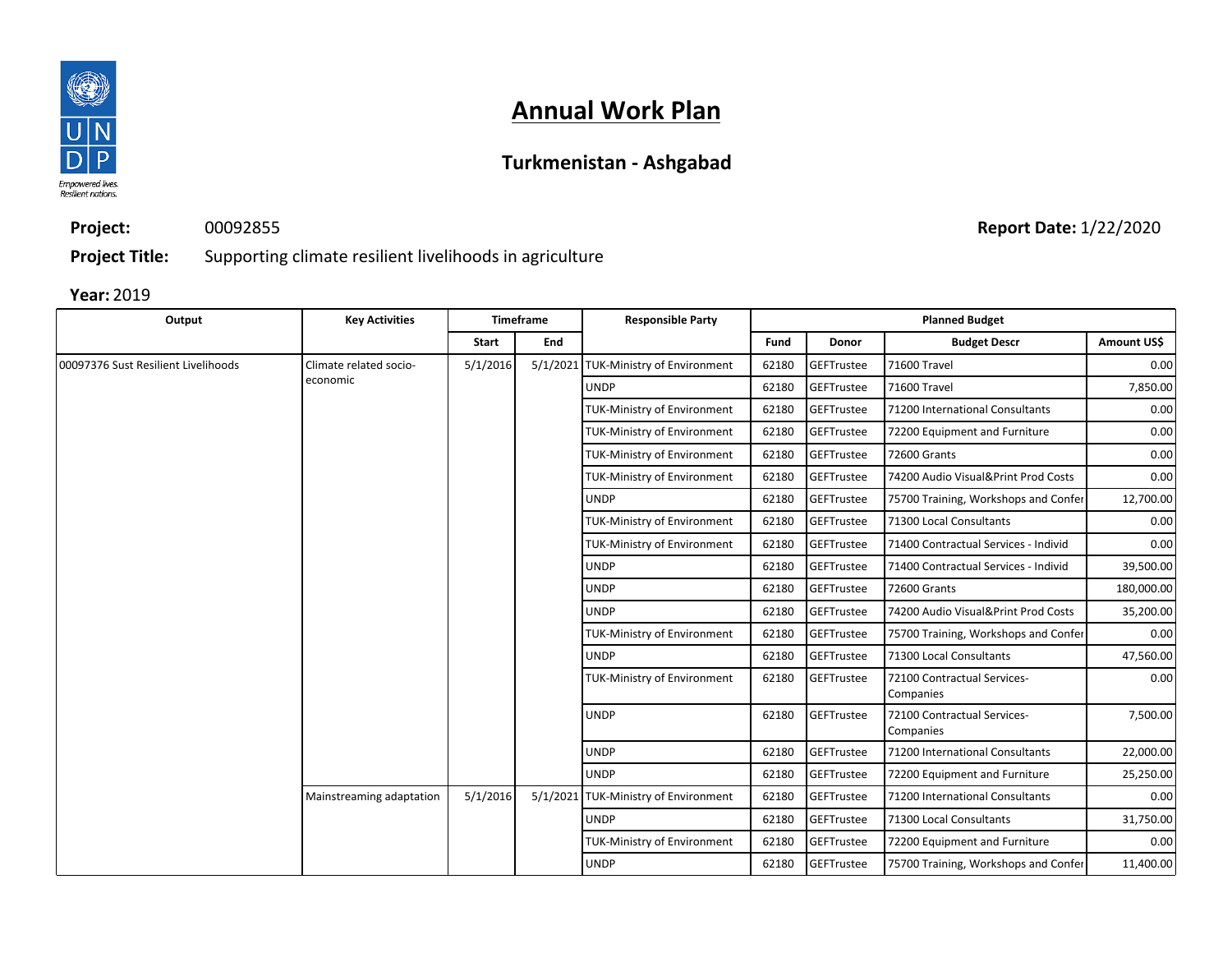

## **Turkmenistan - Ashgabad**

**Project:** 00092855 **Report Date:** 1/22/2020

**Project Title:** Supporting climate resilient livelihoods in agriculture

| Output                              | <b>Key Activities</b>    |          | <b>Timeframe</b> | <b>Responsible Party</b>             |                               |             | <b>Planned Budget</b>                   |                   |  |  |  |  |  |  |  |  |  |  |  |  |  |  |  |  |  |  |  |  |  |  |  |  |             |       |            |                                     |        |  |  |                                    |       |             |              |      |
|-------------------------------------|--------------------------|----------|------------------|--------------------------------------|-------------------------------|-------------|-----------------------------------------|-------------------|--|--|--|--|--|--|--|--|--|--|--|--|--|--|--|--|--|--|--|--|--|--|--|--|-------------|-------|------------|-------------------------------------|--------|--|--|------------------------------------|-------|-------------|--------------|------|
|                                     |                          | Start    | End              |                                      | Fund                          | Donor       | <b>Budget Descr</b>                     | Amount US\$       |  |  |  |  |  |  |  |  |  |  |  |  |  |  |  |  |  |  |  |  |  |  |  |  |             |       |            |                                     |        |  |  |                                    |       |             |              |      |
| 00097376 Sust Resilient Livelihoods | Mainstreaming adaptation | 5/1/2016 | 5/1/2021 UNDP    |                                      | 62180                         | GEFTrustee  | 71200 International Consultants         | 0.00              |  |  |  |  |  |  |  |  |  |  |  |  |  |  |  |  |  |  |  |  |  |  |  |  |             |       |            |                                     |        |  |  |                                    |       |             |              |      |
|                                     |                          |          |                  | <b>UNDP</b>                          | 62180                         | GEFTrustee  | 72200 Equipment and Furniture           | 50,000.00         |  |  |  |  |  |  |  |  |  |  |  |  |  |  |  |  |  |  |  |  |  |  |  |  |             |       |            |                                     |        |  |  |                                    |       |             |              |      |
|                                     |                          |          |                  | <b>TUK-Ministry of Environment</b>   | 62180                         | GEFTrustee  | 71300 Local Consultants                 | 0.00              |  |  |  |  |  |  |  |  |  |  |  |  |  |  |  |  |  |  |  |  |  |  |  |  |             |       |            |                                     |        |  |  |                                    |       |             |              |      |
|                                     |                          |          |                  | <b>UNDP</b>                          | 62180                         | GEFTrustee  | 71400 Contractual Services - Individ    | 39,500.00<br>0.00 |  |  |  |  |  |  |  |  |  |  |  |  |  |  |  |  |  |  |  |  |  |  |  |  |             |       |            |                                     |        |  |  |                                    |       |             |              |      |
|                                     |                          |          |                  | <b>UNDP</b>                          | 62180                         | GEFTrustee  | 74200 Audio Visual&Print Prod Costs     | 7,200.00          |  |  |  |  |  |  |  |  |  |  |  |  |  |  |  |  |  |  |  |  |  |  |  |  |             |       |            |                                     |        |  |  |                                    |       |             |              |      |
|                                     |                          |          |                  | TUK-Ministry of Environment          | 62180                         | GEFTrustee  | 71600 Travel                            | 0.00              |  |  |  |  |  |  |  |  |  |  |  |  |  |  |  |  |  |  |  |  |  |  |  |  |             |       |            |                                     |        |  |  |                                    |       |             |              |      |
|                                     |                          |          |                  | <b>UNDP</b>                          | 62180                         | GEFTrustee  | 71600 Travel                            | 2,300.00          |  |  |  |  |  |  |  |  |  |  |  |  |  |  |  |  |  |  |  |  |  |  |  |  |             |       |            |                                     |        |  |  |                                    |       |             |              |      |
|                                     |                          |          |                  | <b>TUK-Ministry of Environment</b>   | 62180                         | GEFTrustee  | 71400 Contractual Services - Individ    | 0.00              |  |  |  |  |  |  |  |  |  |  |  |  |  |  |  |  |  |  |  |  |  |  |  |  |             |       |            |                                     |        |  |  |                                    |       |             |              |      |
|                                     |                          |          |                  | <b>TUK-Ministry of Environment</b>   | 62180                         | GEFTrustee  | 74200 Audio Visual&Print Prod Costs     | 0.00              |  |  |  |  |  |  |  |  |  |  |  |  |  |  |  |  |  |  |  |  |  |  |  |  |             |       |            |                                     |        |  |  |                                    |       |             |              |      |
|                                     |                          |          |                  | <b>TUK-Ministry of Environment</b>   | 62180                         | GEFTrustee  | 75700 Training, Workshops and Confer    | 0.00              |  |  |  |  |  |  |  |  |  |  |  |  |  |  |  |  |  |  |  |  |  |  |  |  |             |       |            |                                     |        |  |  |                                    |       |             |              |      |
|                                     | Project management       | 5/1/2016 |                  | 5/1/2021 TUK-Ministry of Environment | 62180                         | GEFTrustee  | 71400 Contractual Services - Individ    | 0.00              |  |  |  |  |  |  |  |  |  |  |  |  |  |  |  |  |  |  |  |  |  |  |  |  |             |       |            |                                     |        |  |  |                                    |       |             |              |      |
|                                     |                          |          |                  | <b>UNDP</b>                          | 04000                         | <b>UNDP</b> | 71400 Contractual Services - Individ    | 20,010.64         |  |  |  |  |  |  |  |  |  |  |  |  |  |  |  |  |  |  |  |  |  |  |  |  |             |       |            |                                     |        |  |  |                                    |       |             |              |      |
|                                     |                          |          |                  | <b>TUK-Ministry of Environment</b>   | 62180                         | GEFTrustee  | 71600 Travel                            |                   |  |  |  |  |  |  |  |  |  |  |  |  |  |  |  |  |  |  |  |  |  |  |  |  |             |       |            |                                     |        |  |  |                                    |       |             |              |      |
|                                     |                          |          |                  | <b>UNDP</b><br><b>UNDP</b><br>04000  | 72200 Equipment and Furniture | 1,000.00    |                                         |                   |  |  |  |  |  |  |  |  |  |  |  |  |  |  |  |  |  |  |  |  |  |  |  |  |             |       |            |                                     |        |  |  |                                    |       |             |              |      |
|                                     |                          |          |                  | <b>TUK-Ministry of Environment</b>   | <b>UNDP</b><br>04000<br>Equip |             | 72400 Communic & Audio Visual           | 0.00              |  |  |  |  |  |  |  |  |  |  |  |  |  |  |  |  |  |  |  |  |  |  |  |  |             |       |            |                                     |        |  |  |                                    |       |             |              |      |
|                                     |                          |          |                  | <b>UNDP</b>                          | 04000                         | <b>UNDP</b> | 73100 Rental & Maintenance-<br>Premises | 0.00              |  |  |  |  |  |  |  |  |  |  |  |  |  |  |  |  |  |  |  |  |  |  |  |  |             |       |            |                                     |        |  |  |                                    |       |             |              |      |
|                                     |                          |          |                  | <b>UNDP</b>                          | 04000                         | <b>UNDP</b> | 72400 Communic & Audio Visual<br>Equip  | 585.00            |  |  |  |  |  |  |  |  |  |  |  |  |  |  |  |  |  |  |  |  |  |  |  |  |             |       |            |                                     |        |  |  |                                    |       |             |              |      |
|                                     |                          |          |                  | <b>TUK-Ministry of Environment</b>   | 62180                         | GEFTrustee  | 74200 Audio Visual&Print Prod Costs     | 0.00              |  |  |  |  |  |  |  |  |  |  |  |  |  |  |  |  |  |  |  |  |  |  |  |  |             |       |            |                                     |        |  |  |                                    |       |             |              |      |
|                                     |                          |          |                  | <b>UNDP</b>                          | 62180                         | GEFTrustee  | 71400 Contractual Services - Individ    | 7,100.00          |  |  |  |  |  |  |  |  |  |  |  |  |  |  |  |  |  |  |  |  |  |  |  |  |             |       |            |                                     |        |  |  |                                    |       |             |              |      |
|                                     |                          |          |                  |                                      |                               |             |                                         |                   |  |  |  |  |  |  |  |  |  |  |  |  |  |  |  |  |  |  |  |  |  |  |  |  |             |       |            |                                     |        |  |  | <b>TUK-Ministry of Environment</b> | 04000 | <b>UNDP</b> | 71600 Travel | 0.00 |
|                                     |                          |          |                  |                                      |                               |             |                                         |                   |  |  |  |  |  |  |  |  |  |  |  |  |  |  |  |  |  |  |  |  |  |  |  |  | <b>UNDP</b> | 62180 | GEFTrustee | 74200 Audio Visual&Print Prod Costs | 500.00 |  |  |                                    |       |             |              |      |
|                                     |                          |          |                  | <b>TUK-Ministry of Environment</b>   | 62180                         | GEFTrustee  | 74500 Miscellaneous Expenses            | 0.00              |  |  |  |  |  |  |  |  |  |  |  |  |  |  |  |  |  |  |  |  |  |  |  |  |             |       |            |                                     |        |  |  |                                    |       |             |              |      |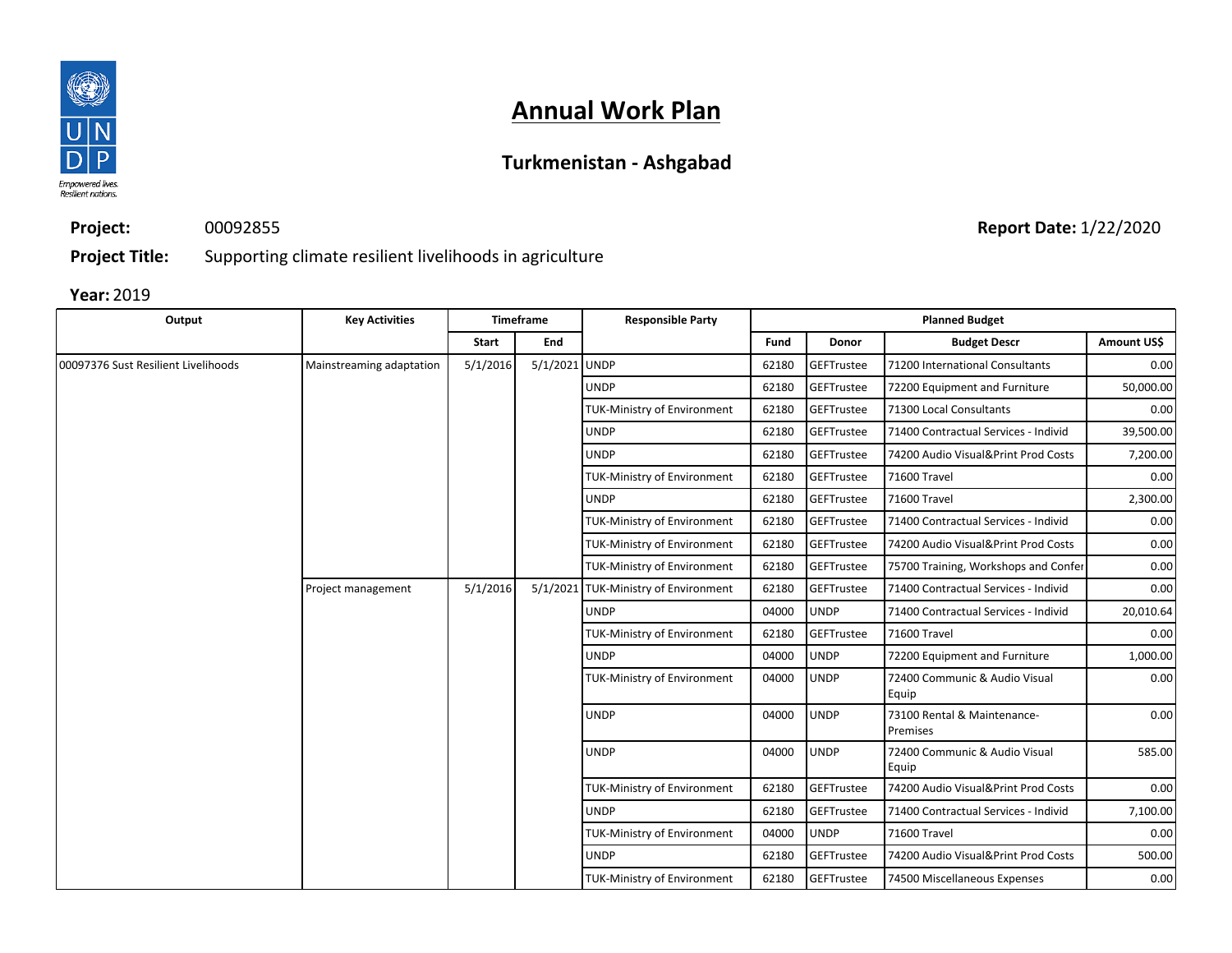

## **Turkmenistan - Ashgabad**

**Project:** 00092855

**Report Date:** 1/22/2020

**Project Title:** Supporting climate resilient livelihoods in agriculture

| Output                              | <b>Key Activities</b>    |              | <b>Timeframe</b>                   | <b>Responsible Party</b>                                                                      |             |                | <b>Planned Budget</b>                    |             |
|-------------------------------------|--------------------------|--------------|------------------------------------|-----------------------------------------------------------------------------------------------|-------------|----------------|------------------------------------------|-------------|
|                                     |                          | <b>Start</b> | End                                |                                                                                               | Fund        | <b>Donor</b>   | <b>Budget Descr</b>                      | Amount US\$ |
| 00097376 Sust Resilient Livelihoods | Project management       | 5/1/2016     | 5/1/2021 UNDP                      |                                                                                               | 62180       | GEFTrustee     | 71600 Travel                             | 1,000.00    |
|                                     |                          |              |                                    | <b>TUK-Ministry of Environment</b>                                                            | 04000       | <b>UNDP</b>    | 72200 Equipment and Furniture            | 0.00        |
|                                     |                          |              |                                    | <b>UNDP</b>                                                                                   | 04000       | <b>UNDP</b>    | 72500 Supplies                           | 0.00        |
|                                     |                          |              |                                    | <b>TUK-Ministry of Environment</b>                                                            | 04000       | <b>UNDP</b>    | 73100 Rental & Maintenance-<br>Premises  | 0.00        |
|                                     |                          |              |                                    | <b>UNDP</b>                                                                                   | 62180       | GEFTrustee     | 73400 Rental & Maint of Other Equip      | 2,300.00    |
|                                     |                          |              |                                    | <b>TUK-Ministry of Environment</b>                                                            | 04000       | <b>UNDP</b>    | 71400 Contractual Services - Individ     | 0.00        |
|                                     |                          |              |                                    | <b>UNDP</b>                                                                                   | 04000       | <b>UNDP</b>    | 74500 Miscellaneous Expenses             | 10,000.00   |
|                                     |                          |              |                                    | <b>TUK-Ministry of Environment</b>                                                            | 04000       | <b>UNDP</b>    | 74500 Miscellaneous Expenses             | 0.00        |
|                                     |                          |              |                                    | <b>UNDP</b>                                                                                   | 04000       | <b>UNDP</b>    | 71600 Travel                             | 0.00        |
|                                     |                          |              | <b>TUK-Ministry of Environment</b> | 04000                                                                                         | <b>UNDP</b> | 72500 Supplies | 0.00                                     |             |
|                                     |                          |              |                                    | <b>UNDP</b>                                                                                   | 62180       | GEFTrustee     | 74500 Miscellaneous Expenses             | 10,000.00   |
|                                     | Strengthening capacities | 5/1/2016     |                                    | <b>GEFTrustee</b><br>71300 Local Consultants<br>5/1/2021 TUK-Ministry of Environment<br>62180 |             | 0.00           |                                          |             |
|                                     |                          |              |                                    | <b>UNDP</b>                                                                                   | 62180       | GEFTrustee     | 72100 Contractual Services-<br>Companies | 0.00        |
|                                     |                          |              |                                    | <b>UNDP</b>                                                                                   | 62180       | GEFTrustee     | 74200 Audio Visual&Print Prod Costs      | 3,000.00    |
|                                     |                          |              |                                    | <b>UNDP</b>                                                                                   | 62180       | GEFTrustee     | 75700 Training, Workshops and Confer     | 5,500.00    |
|                                     |                          |              |                                    | <b>TUK-Ministry of Environment</b>                                                            | 62180       | GEFTrustee     | 74200 Audio Visual&Print Prod Costs      | 0.00        |
|                                     |                          |              |                                    | TUK-Ministry of Environment                                                                   | 62180       | GEFTrustee     | 75700 Training, Workshops and Confer     | 0.00        |
|                                     |                          |              |                                    | <b>UNDP</b>                                                                                   | 62180       | GEFTrustee     | 71200 International Consultants          | 39,390.00   |
|                                     |                          |              |                                    | <b>UNDP</b>                                                                                   | 62180       | GEFTrustee     | 71300 Local Consultants                  | 27,500.00   |
|                                     |                          |              |                                    | <b>TUK-Ministry of Environment</b>                                                            | 62180       | GEFTrustee     | 71600 Travel                             | 0.00        |
|                                     |                          |              |                                    | <b>UNDP</b>                                                                                   | 62180       | GEFTrustee     | 71400 Contractual Services - Individ     | 39,500.00   |
|                                     |                          |              |                                    | <b>UNDP</b>                                                                                   | 62180       | GEFTrustee     | 72400 Communic & Audio Visual<br>Equip   | 11,650.00   |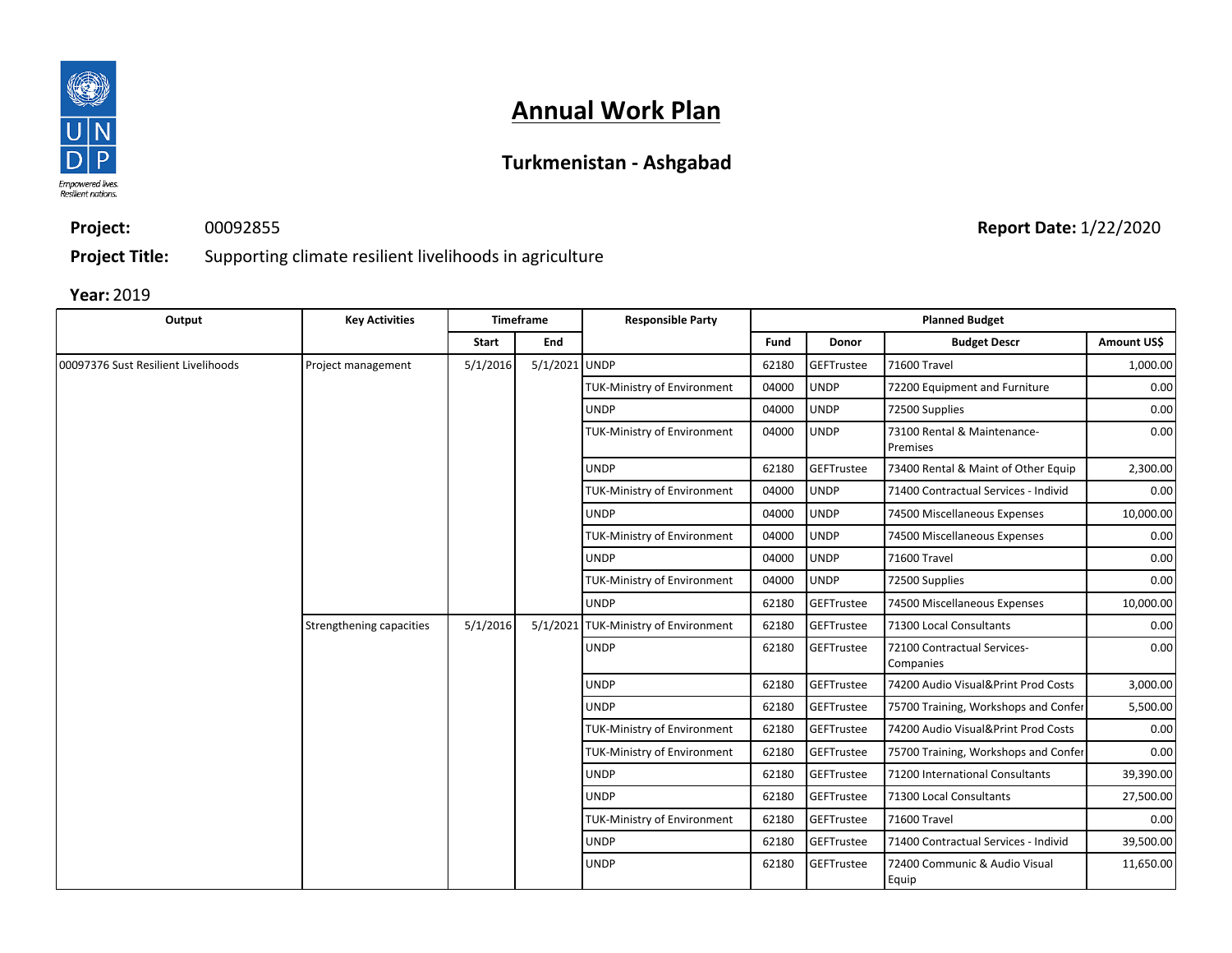

## **Turkmenistan - Ashgabad**

00092855

**Report Date:** 1/22/2020

**Project Title:** Supporting climate resilient livelihoods in agriculture

#### **Year:** 2019

**Project:**

| Output                              | <b>Key Activities</b>    | <b>Timeframe</b> |     | <b>Responsible Party</b>             | <b>Planned Budget</b> |                   |                                          |             |
|-------------------------------------|--------------------------|------------------|-----|--------------------------------------|-----------------------|-------------------|------------------------------------------|-------------|
|                                     |                          | Start            | End |                                      | Fund                  | <b>Donor</b>      | <b>Budget Descr</b>                      | Amount US\$ |
| 00097376 Sust Resilient Livelihoods | Strengthening capacities | 5/1/2016         |     | 5/1/2021 TUK-Ministry of Environment | 62180                 | <b>GEFTrustee</b> | 71200 International Consultants          | 0.00        |
|                                     |                          |                  |     | <b>TUK-Ministry of Environment</b>   | 62180                 | GEFTrustee        | 72200 Equipment and Furniture            | 0.00        |
|                                     |                          |                  |     | <b>UNDP</b>                          | 62180                 | <b>GEFTrustee</b> | 71600 Travel                             | 2,150.00    |
|                                     |                          |                  |     | <b>TUK-Ministry of Environment</b>   | 62180                 | GEFTrustee        | 72400 Communic & Audio Visual<br>Equip   | 0.00        |
|                                     |                          |                  |     | <b>TUK-Ministry of Environment</b>   | 62180                 | GEFTrustee        | 71400 Contractual Services - Individ     | 0.00        |
|                                     |                          |                  |     | <b>TUK-Ministry of Environment</b>   | 62180                 | <b>GEFTrustee</b> | 72100 Contractual Services-<br>Companies | 0.00        |
|                                     |                          |                  |     | <b>UNDP</b>                          | 62180                 | GEFTrustee        | 72200 Equipment and Furniture            | 0.00        |
| <b>TOTAL</b>                        |                          |                  |     |                                      |                       |                   |                                          | 700,895.64  |
| <b>GRAND TOTAL</b>                  |                          |                  |     |                                      |                       |                   |                                          | 700,895.64  |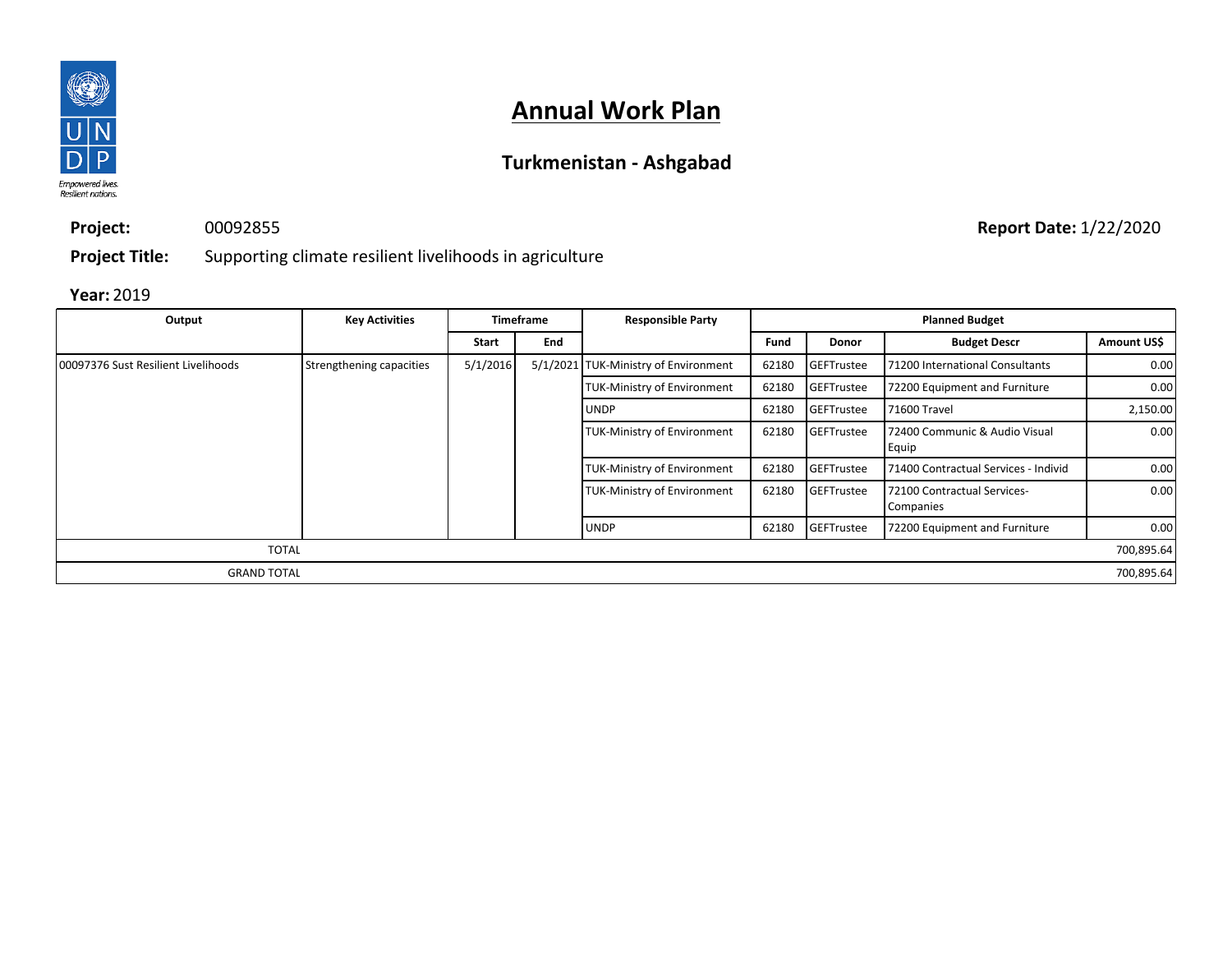

## **Turkmenistan - Ashgabad**

**Project:** 00092855

**Report Date:** 1/22/2020

**Project Title:** Supporting climate resilient livelihoods in agriculture

| Output                              | <b>Key Activities</b>    |          | Timeframe     | <b>Responsible Party</b>             |                                    | <b>Planned Budget</b> |                                      |                                          |            |                                      |      |
|-------------------------------------|--------------------------|----------|---------------|--------------------------------------|------------------------------------|-----------------------|--------------------------------------|------------------------------------------|------------|--------------------------------------|------|
|                                     |                          | Start    | End           |                                      | Fund                               | Donor                 | <b>Budget Descr</b>                  | Amount US\$                              |            |                                      |      |
| 00097376 Sust Resilient Livelihoods | Climate related socio-   | 5/1/2016 |               | 5/1/2021 TUK-Ministry of Environment | 62180                              | GEFTrustee            | 71200 International Consultants      | 0.00                                     |            |                                      |      |
|                                     | economic                 |          |               | <b>UNDP</b>                          | 62180                              | GEFTrustee            | 71600 Travel                         | 18,000.00                                |            |                                      |      |
|                                     |                          |          |               | <b>TUK-Ministry of Environment</b>   | 62180                              | GEFTrustee            | 72200 Equipment and Furniture        | 0.00                                     |            |                                      |      |
|                                     |                          |          |               | TUK-Ministry of Environment          | 62180                              | GEFTrustee            | 72600 Grants                         | 0.00                                     |            |                                      |      |
|                                     |                          |          |               | <b>UNDP</b>                          | 62180                              | GEFTrustee            | 75700 Training, Workshops and Confer | 20,000.00                                |            |                                      |      |
|                                     |                          |          |               | <b>TUK-Ministry of Environment</b>   | 62180                              | GEFTrustee            | 74200 Audio Visual&Print Prod Costs  | 0.00                                     |            |                                      |      |
|                                     |                          |          |               | <b>TUK-Ministry of Environment</b>   | 62180                              | GEFTrustee            | 75700 Training, Workshops and Confer | 0.00                                     |            |                                      |      |
|                                     |                          |          |               | <b>TUK-Ministry of Environment</b>   | 62180                              | GEFTrustee            | 71600 Travel                         | 0.00                                     |            |                                      |      |
|                                     |                          |          |               | <b>TUK-Ministry of Environment</b>   | 62180                              | GEFTrustee            | 71300 Local Consultants              | 0.00                                     |            |                                      |      |
|                                     |                          |          |               | <b>UNDP</b>                          | 62180                              | GEFTrustee            | 71400 Contractual Services - Individ | 18,000.00                                |            |                                      |      |
|                                     |                          |          |               | <b>UNDP</b>                          | 62180                              | GEFTrustee            | 74200 Audio Visual&Print Prod Costs  | 9,000.00                                 |            |                                      |      |
|                                     |                          |          |               | <b>UNDP</b>                          | 62180                              | <b>GEFTrustee</b>     | 71300 Local Consultants              | 17,000.00                                |            |                                      |      |
|                                     |                          |          |               |                                      | <b>UNDP</b>                        | 62180                 | GEFTrustee                           | 72100 Contractual Services-<br>Companies | 22,000.00  |                                      |      |
|                                     |                          |          |               | <b>UNDP</b>                          | 62180                              | GEFTrustee            | 71200 International Consultants      | 35,000.00                                |            |                                      |      |
|                                     |                          |          |               | <b>TUK-Ministry of Environment</b>   | 62180                              | GEFTrustee            | 71400 Contractual Services - Individ | 0.00                                     |            |                                      |      |
|                                     |                          |          |               | <b>UNDP</b>                          | 62180                              | GEFTrustee            | 72200 Equipment and Furniture        | 4,000.00                                 |            |                                      |      |
|                                     |                          |          |               |                                      | <b>TUK-Ministry of Environment</b> | 62180                 | GEFTrustee                           | 72100 Contractual Services-<br>Companies | 0.00       |                                      |      |
|                                     |                          |          |               | <b>UNDP</b>                          | 62180                              | GEFTrustee            | 72600 Grants                         | 175,636.10                               |            |                                      |      |
|                                     | Mainstreaming adaptation | 5/1/2016 | 5/1/2021 UNDP |                                      | 62180                              | GEFTrustee            | 71200 International Consultants      | 10,000.00                                |            |                                      |      |
|                                     |                          |          |               | <b>TUK-Ministry of Environment</b>   | 62180                              | GEFTrustee            | 71300 Local Consultants              | 0.00                                     |            |                                      |      |
|                                     |                          |          |               |                                      |                                    |                       | <b>TUK-Ministry of Environment</b>   | 62180                                    | GEFTrustee | 71400 Contractual Services - Individ | 0.00 |
|                                     |                          |          |               | <b>UNDP</b>                          | 62180                              | GEFTrustee            | 72200 Equipment and Furniture        | 7,000.00                                 |            |                                      |      |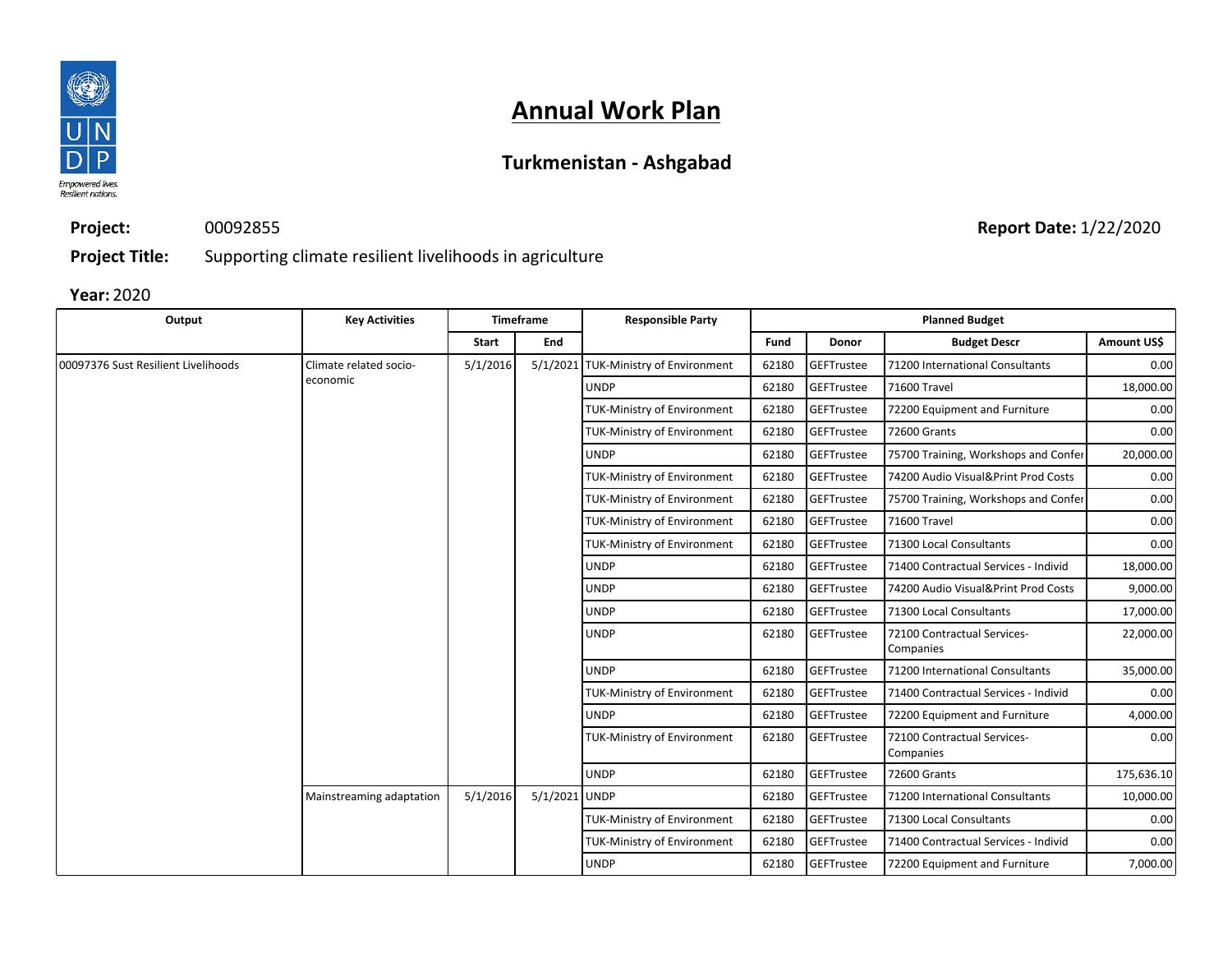

## **Turkmenistan - Ashgabad**

**Project:** 00092855

**Report Date:** 1/22/2020

**Project Title:** Supporting climate resilient livelihoods in agriculture

| Output                              | <b>Key Activities</b>    | <b>Timeframe</b> |     | <b>Responsible Party</b>             | <b>Planned Budget</b> |              |                                         |                   |  |
|-------------------------------------|--------------------------|------------------|-----|--------------------------------------|-----------------------|--------------|-----------------------------------------|-------------------|--|
|                                     |                          | <b>Start</b>     | End |                                      | Fund                  | <b>Donor</b> | <b>Budget Descr</b>                     | <b>Amount USS</b> |  |
| 00097376 Sust Resilient Livelihoods | Mainstreaming adaptation | 5/1/2016         |     | 5/1/2021 TUK-Ministry of Environment | 62180                 | GEFTrustee   | 71200 International Consultants         | 0.00              |  |
|                                     |                          |                  |     | <b>UNDP</b>                          | 62180                 | GEFTrustee   | 71600 Travel                            | 9,000.00          |  |
|                                     |                          |                  |     | <b>TUK-Ministry of Environment</b>   | 62180                 | GEFTrustee   | 72200 Equipment and Furniture           | 0.00              |  |
|                                     |                          |                  |     | <b>TUK-Ministry of Environment</b>   | 62180                 | GEFTrustee   | 74200 Audio Visual&Print Prod Costs     | 0.00              |  |
|                                     |                          |                  |     | <b>UNDP</b>                          | 62180                 | GEFTrustee   | 75700 Training, Workshops and Confer    | 30,000.00         |  |
|                                     |                          |                  |     | <b>UNDP</b>                          | 62180                 | GEFTrustee   | 71300 Local Consultants                 | 9,365.26          |  |
|                                     |                          |                  |     | <b>UNDP</b>                          | 62180                 | GEFTrustee   | 71400 Contractual Services - Individ    | 20,000.00         |  |
|                                     |                          |                  |     | <b>UNDP</b>                          | 62180                 | GEFTrustee   | 74200 Audio Visual&Print Prod Costs     | 2,000.00          |  |
|                                     |                          |                  |     | <b>TUK-Ministry of Environment</b>   | 62180                 | GEFTrustee   | 75700 Training, Workshops and Confer    | 0.00              |  |
|                                     |                          |                  |     | TUK-Ministry of Environment          | 62180                 | GEFTrustee   | 71600 Travel                            | 0.00              |  |
|                                     | Project management       | 5/1/2016         |     | 5/1/2021 TUK-Ministry of Environment | 04000                 | <b>UNDP</b>  | 71400 Contractual Services - Individ    | 0.00              |  |
|                                     |                          |                  |     | <b>UNDP</b>                          | 04000                 | <b>UNDP</b>  | 71600 Travel                            | 2,000.00          |  |
|                                     |                          |                  |     | TUK-Ministry of Environment          | 62180                 | GEFTrustee   | 71600 Travel                            | 0.00              |  |
|                                     |                          |                  |     | <b>TUK-Ministry of Environment</b>   | 04000                 | <b>UNDP</b>  | 72400 Communic & Audio Visual<br>Equip  | 0.00              |  |
|                                     |                          |                  |     | <b>UNDP</b>                          | 04000                 | <b>UNDP</b>  | 74500 Miscellaneous Expenses            | 1,000.00          |  |
|                                     |                          |                  |     | <b>UNDP</b>                          | 62180                 | GEFTrustee   | 71400 Contractual Services - Individ    | 5,100.00          |  |
|                                     |                          |                  |     | <b>UNDP</b>                          | 04000                 | <b>UNDP</b>  | 72200 Equipment and Furniture           | 2,500.00          |  |
|                                     |                          |                  |     | <b>TUK-Ministry of Environment</b>   | 62180                 | GEFTrustee   | 71400 Contractual Services - Individ    | 0.00              |  |
|                                     |                          |                  |     | <b>UNDP</b>                          | 62180                 | GEFTrustee   | 71600 Travel                            | 2,634.74          |  |
|                                     |                          |                  |     | <b>TUK-Ministry of Environment</b>   | 04000                 | <b>UNDP</b>  | 72200 Equipment and Furniture           | 0.00              |  |
|                                     |                          |                  |     | <b>TUK-Ministry of Environment</b>   | 04000                 | <b>UNDP</b>  | 73100 Rental & Maintenance-<br>Premises | 0.00              |  |
|                                     |                          |                  |     | <b>TUK-Ministry of Environment</b>   | 04000                 | <b>UNDP</b>  | 71600 Travel                            | 0.00              |  |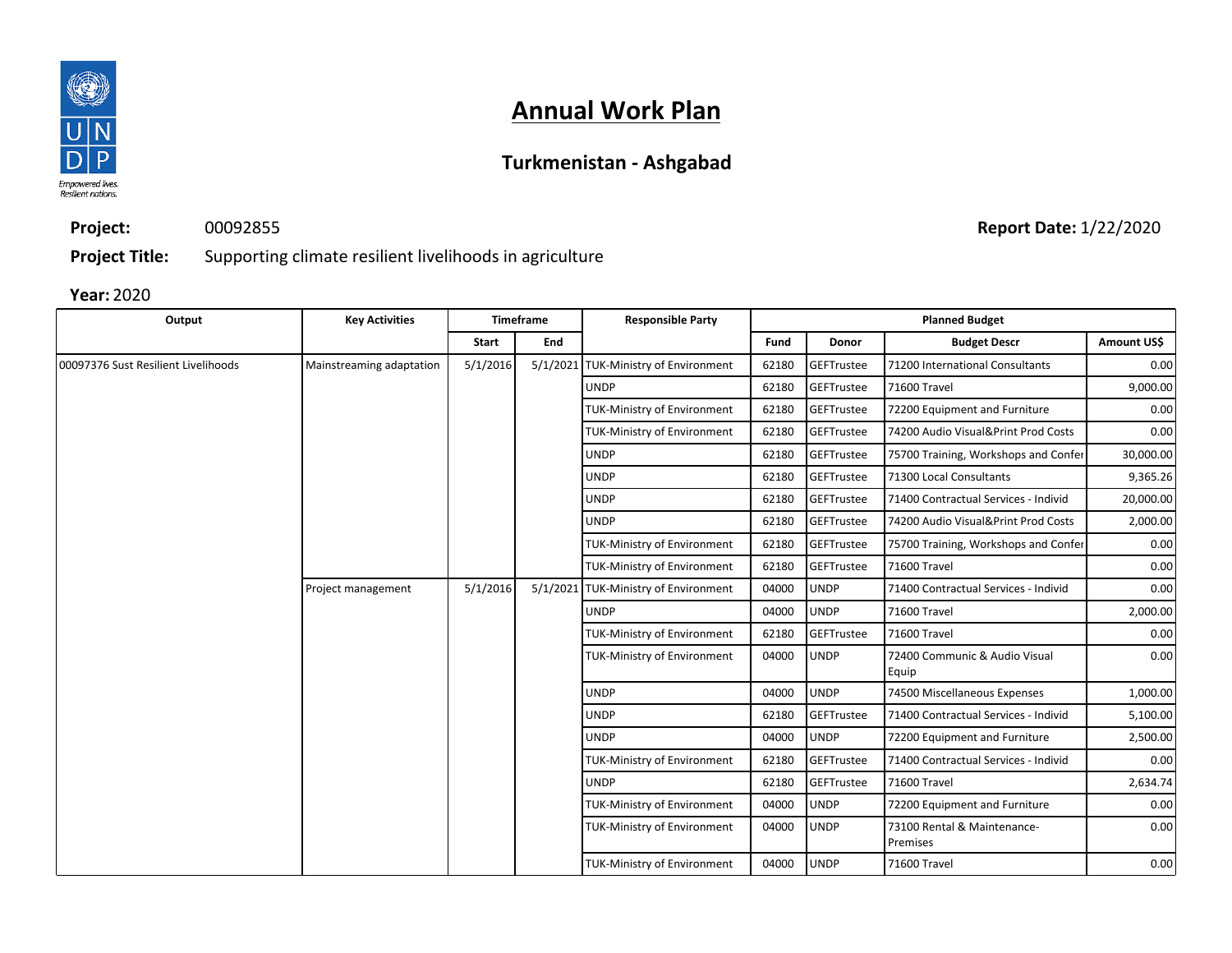

## **Turkmenistan - Ashgabad**

**Project:** 00092855

**Project Title:** Supporting climate resilient livelihoods in agriculture

**Year:** 2020

| Output                              | <b>Key Activities</b>    |          | <b>Timeframe</b> | <b>Responsible Party</b>           | <b>Planned Budget</b> |              |                                          |             |            |                                      |           |
|-------------------------------------|--------------------------|----------|------------------|------------------------------------|-----------------------|--------------|------------------------------------------|-------------|------------|--------------------------------------|-----------|
|                                     |                          | Start    | End              |                                    | Fund                  | <b>Donor</b> | <b>Budget Descr</b>                      | Amount US\$ |            |                                      |           |
| 00097376 Sust Resilient Livelihoods | Project management       | 5/1/2016 | 5/1/2021 UNDP    |                                    | 04000                 | <b>UNDP</b>  | 72400 Communic & Audio Visual<br>Equip   | 2,000.00    |            |                                      |           |
|                                     |                          |          |                  | <b>UNDP</b>                        | 62180                 | GEFTrustee   | 74500 Miscellaneous Expenses             | 11,000.00   |            |                                      |           |
|                                     |                          |          |                  | <b>UNDP</b>                        | 04000                 | <b>UNDP</b>  | 71400 Contractual Services - Individ     | 7,011.07    |            |                                      |           |
|                                     |                          |          |                  | <b>TUK-Ministry of Environment</b> | 04000                 | <b>UNDP</b>  | 72500 Supplies                           | 0.00        |            |                                      |           |
|                                     |                          |          |                  | <b>TUK-Ministry of Environment</b> | 04000                 | <b>UNDP</b>  | 74500 Miscellaneous Expenses             | 0.00        |            |                                      |           |
|                                     |                          |          |                  | <b>UNDP</b>                        | 04000                 | <b>UNDP</b>  | 73100 Rental & Maintenance-<br>Premises  | 1,000.00    |            |                                      |           |
|                                     |                          |          |                  | <b>TUK-Ministry of Environment</b> | 62180                 | GEFTrustee   | 74200 Audio Visual&Print Prod Costs      | 0.00        |            |                                      |           |
|                                     |                          |          |                  | <b>TUK-Ministry of Environment</b> | 62180                 | GEFTrustee   | 74500 Miscellaneous Expenses             | 0.00        |            |                                      |           |
|                                     |                          |          |                  | <b>UNDP</b>                        | 62180                 | GEFTrustee   | 74200 Audio Visual&Print Prod Costs      | 5,000.00    |            |                                      |           |
|                                     |                          |          |                  | <b>UNDP</b>                        | 04000                 | <b>UNDP</b>  | 72500 Supplies                           | 1,500.00    |            |                                      |           |
|                                     | Strengthening capacities | 5/1/2016 | 5/1/2021 UNDP    |                                    | 62180                 | GEFTrustee   | 71600 Travel                             | 4,000.00    |            |                                      |           |
|                                     |                          |          |                  | <b>TUK-Ministry of Environment</b> | 62180                 | GEFTrustee   | 72100 Contractual Services-<br>Companies | 0.00        |            |                                      |           |
|                                     |                          |          |                  | <b>TUK-Ministry of Environment</b> | 62180                 | GEFTrustee   | 71300 Local Consultants                  | 0.00        |            |                                      |           |
|                                     |                          |          |                  | <b>UNDP</b>                        | 62180                 | GEFTrustee   | 75700 Training, Workshops and Confer     | 3,000.00    |            |                                      |           |
|                                     |                          |          |                  | <b>UNDP</b>                        | 62180                 | GEFTrustee   | 71200 International Consultants          | 25,000.00   |            |                                      |           |
|                                     |                          |          |                  | <b>TUK-Ministry of Environment</b> | 62180                 | GEFTrustee   | 71400 Contractual Services - Individ     | 0.00        |            |                                      |           |
|                                     |                          |          |                  | <b>UNDP</b>                        | 62180                 | GEFTrustee   | 72200 Equipment and Furniture            | 8,000.00    |            |                                      |           |
|                                     |                          |          |                  | <b>TUK-Ministry of Environment</b> | 62180                 | GEFTrustee   | 74200 Audio Visual&Print Prod Costs      | 0.00        |            |                                      |           |
|                                     |                          |          |                  | <b>UNDP</b>                        | 62180                 | GEFTrustee   | 74200 Audio Visual&Print Prod Costs      | 15,000.00   |            |                                      |           |
|                                     |                          |          |                  | <b>UNDP</b>                        | 62180                 | GEFTrustee   | 71300 Local Consultants                  | 18,000.00   |            |                                      |           |
|                                     |                          |          |                  |                                    |                       |              | <b>UNDP</b>                              | 62180       | GEFTrustee | 71400 Contractual Services - Individ | 19,560.00 |
|                                     |                          |          |                  | <b>TUK-Ministry of Environment</b> | 62180                 | GEFTrustee   | 71600 Travel                             | 0.00        |            |                                      |           |

**Report Date:** 1/22/2020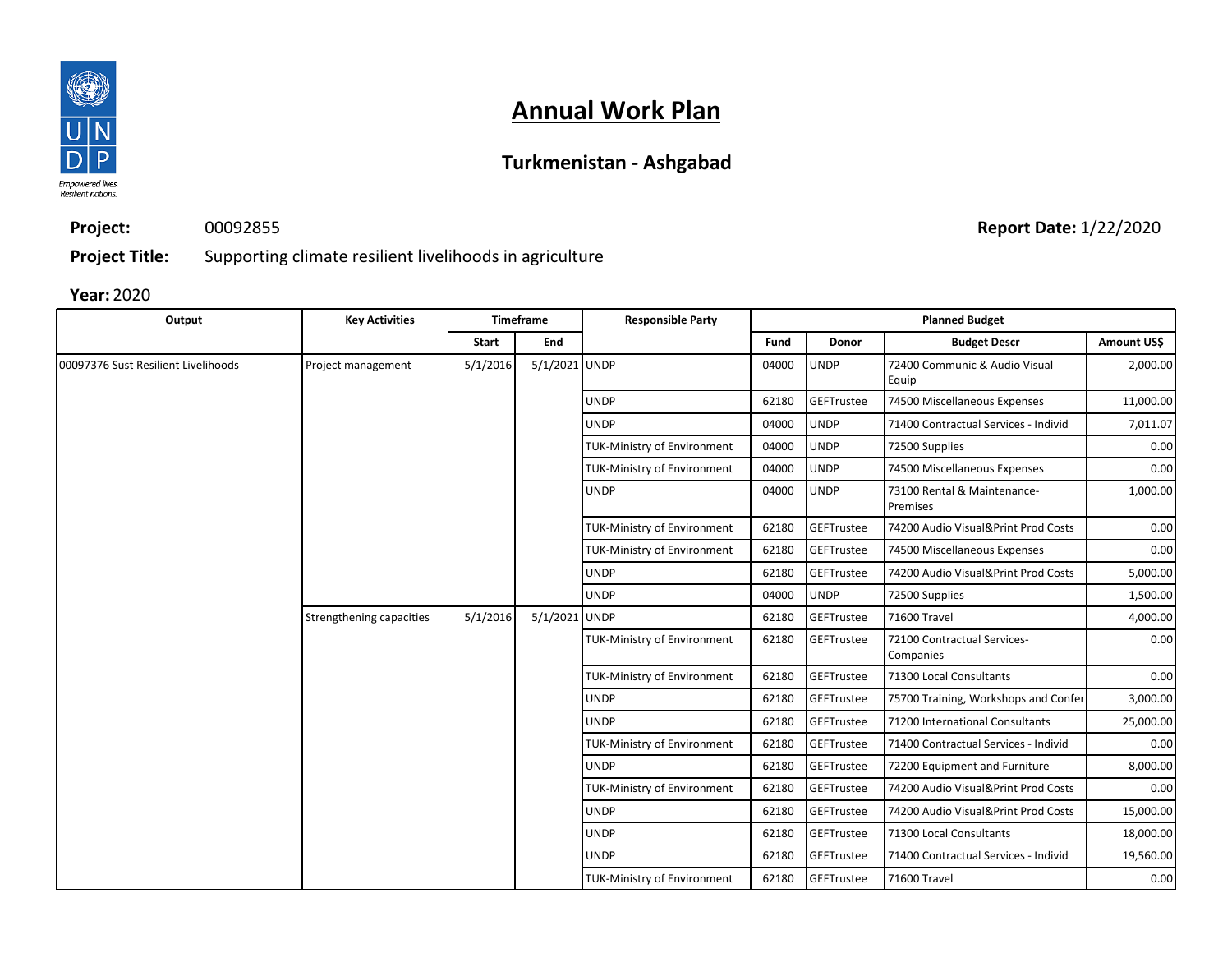

## **Turkmenistan - Ashgabad**

**Project:** 00092855

**Report Date:** 1/22/2020

**Project Title:** Supporting climate resilient livelihoods in agriculture

| Output                              | <b>Key Activities</b>    |              | <b>Timeframe</b> | <b>Responsible Party</b>           | <b>Planned Budget</b> |                   |                                        |             |
|-------------------------------------|--------------------------|--------------|------------------|------------------------------------|-----------------------|-------------------|----------------------------------------|-------------|
|                                     |                          | <b>Start</b> | End              |                                    | Fund                  | <b>Donor</b>      | <b>Budget Descr</b>                    | Amount US\$ |
| 00097376 Sust Resilient Livelihoods | Strengthening capacities | 5/1/2016     | 5/1/2021 UNDP    |                                    | 62180                 | <b>GEFTrustee</b> | 72400 Communic & Audio Visual<br>Equip | 5,000.00    |
|                                     |                          |              |                  | <b>TUK-Ministry of Environment</b> | 62180                 | <b>GEFTrustee</b> | 75700 Training, Workshops and Confer   | 0.00        |
|                                     |                          |              |                  | <b>TUK-Ministry of Environment</b> | 62180                 | <b>GEFTrustee</b> | 71200 International Consultants        | 0.00        |
|                                     |                          |              |                  | <b>TUK-Ministry of Environment</b> | 62180                 | <b>GEFTrustee</b> | 72200 Equipment and Furniture          | 0.00        |
|                                     |                          |              |                  | <b>TUK-Ministry of Environment</b> | 62180                 | GEFTrustee        | 72400 Communic & Audio Visual<br>Equip | 0.00        |
| <b>TOTAL</b>                        |                          |              |                  |                                    |                       |                   |                                        | 544,307.17  |
| <b>GRAND TOTAL</b>                  |                          |              |                  |                                    |                       |                   |                                        | 544,307.17  |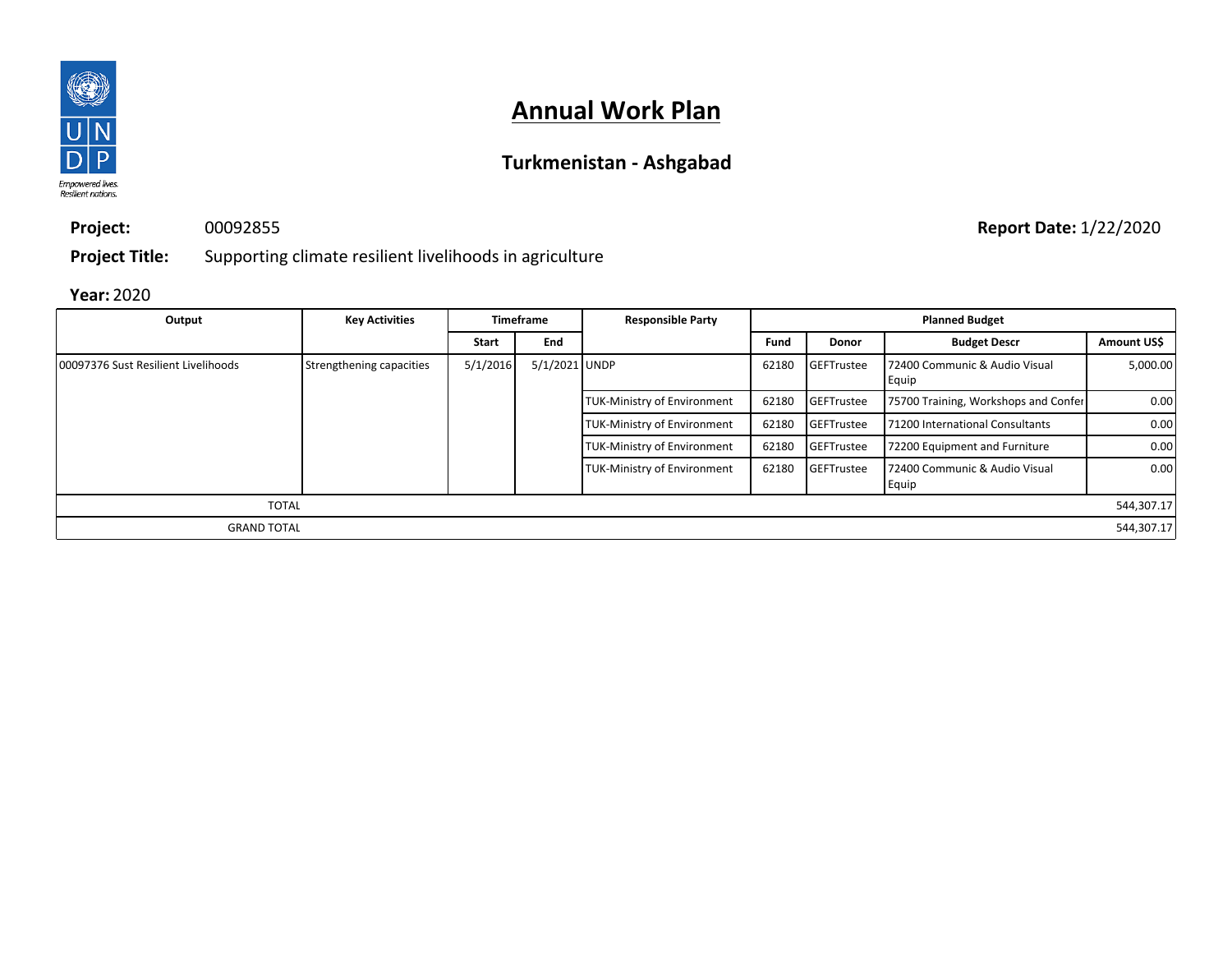

## **Turkmenistan - Ashgabad**

**Project:** 00092855

**Report Date:** 1/22/2020

**Project Title:** Supporting climate resilient livelihoods in agriculture

| Output                              | <b>Key Activities</b>    |              | <b>Timeframe</b> | <b>Responsible Party</b>             |                                    | <b>Planned Budget</b> |                                          |                                      |            |                                 |          |
|-------------------------------------|--------------------------|--------------|------------------|--------------------------------------|------------------------------------|-----------------------|------------------------------------------|--------------------------------------|------------|---------------------------------|----------|
|                                     |                          | <b>Start</b> | End              |                                      | Fund                               | Donor                 | <b>Budget Descr</b>                      | Amount US\$                          |            |                                 |          |
| 00097376 Sust Resilient Livelihoods | Climate related socio-   | 5/1/2016     |                  | 5/1/2021 TUK-Ministry of Environment | 62180                              | GEFTrustee            | 71600 Travel                             | 0.00                                 |            |                                 |          |
|                                     | economic                 |              |                  | <b>UNDP</b>                          | 62180                              | GEFTrustee            | 74200 Audio Visual&Print Prod Costs      | 4,000.00                             |            |                                 |          |
|                                     |                          |              |                  | <b>UNDP</b>                          | 62180                              | GEFTrustee            | 75700 Training, Workshops and Confer     | 10,000.00                            |            |                                 |          |
|                                     |                          |              |                  | <b>UNDP</b>                          | 62180                              | GEFTrustee            | 71400 Contractual Services - Individ     | 10,000.00                            |            |                                 |          |
|                                     |                          |              |                  | <b>UNDP</b>                          | 62180                              | GEFTrustee            | 71600 Travel                             | 11,000.00                            |            |                                 |          |
|                                     |                          |              |                  | <b>TUK-Ministry of Environment</b>   | 62180                              | GEFTrustee            | 74200 Audio Visual&Print Prod Costs      | 0.00                                 |            |                                 |          |
|                                     |                          |              |                  | <b>TUK-Ministry of Environment</b>   | 62180                              | GEFTrustee            | 75700 Training, Workshops and Confer     | 0.00                                 |            |                                 |          |
|                                     |                          |              |                  | <b>UNDP</b>                          | 62180                              | GEFTrustee            | 71200 International Consultants          | 30,000.00                            |            |                                 |          |
|                                     |                          |              |                  | <b>TUK-Ministry of Environment</b>   | 62180                              | GEFTrustee            | 71400 Contractual Services - Individ     | 0.00                                 |            |                                 |          |
|                                     |                          |              |                  | <b>UNDP</b>                          | 62180                              | GEFTrustee            | 72600 Grants                             | 125,000.00                           |            |                                 |          |
|                                     |                          |              |                  | <b>TUK-Ministry of Environment</b>   | 62180                              | GEFTrustee            | 72100 Contractual Services-<br>Companies | 0.00                                 |            |                                 |          |
|                                     |                          |              |                  | <b>TUK-Ministry of Environment</b>   | 62180                              | GEFTrustee            | 72600 Grants                             | 0.00                                 |            |                                 |          |
|                                     |                          |              |                  | <b>TUK-Ministry of Environment</b>   | 62180                              | GEFTrustee            | 71200 International Consultants          | 0.00                                 |            |                                 |          |
|                                     |                          |              |                  | <b>UNDP</b>                          | 62180                              | GEFTrustee            | 72100 Contractual Services-<br>Companies | 15,000.00                            |            |                                 |          |
|                                     | Mainstreaming adaptation | 5/1/2016     |                  | 5/1/2021 TUK-Ministry of Environment | 62180                              | GEFTrustee            | 74200 Audio Visual&Print Prod Costs      | 0.00                                 |            |                                 |          |
|                                     |                          |              |                  | TUK-Ministry of Environment          | 62180                              | <b>GEFTrustee</b>     | 71600 Travel                             | 0.00                                 |            |                                 |          |
|                                     |                          |              |                  | TUK-Ministry of Environment          | 62180                              | GEFTrustee            | 71200 International Consultants          | 0.00                                 |            |                                 |          |
|                                     |                          |              |                  | TUK-Ministry of Environment          | 62180                              | GEFTrustee            | 75700 Training, Workshops and Confer     | 0.00                                 |            |                                 |          |
|                                     |                          |              |                  | <b>TUK-Ministry of Environment</b>   | 62180                              | GEFTrustee            | 71300 Local Consultants                  | 0.00                                 |            |                                 |          |
|                                     |                          |              |                  | <b>UNDP</b>                          | 62180                              | <b>GEFTrustee</b>     | 71300 Local Consultants                  | 4,000.00                             |            |                                 |          |
|                                     |                          |              |                  |                                      |                                    |                       | <b>UNDP</b>                              | 62180                                | GEFTrustee | 71200 International Consultants | 5,000.00 |
|                                     |                          |              |                  |                                      | <b>TUK-Ministry of Environment</b> | 62180                 | <b>GEFTrustee</b>                        | 71400 Contractual Services - Individ | 0.00       |                                 |          |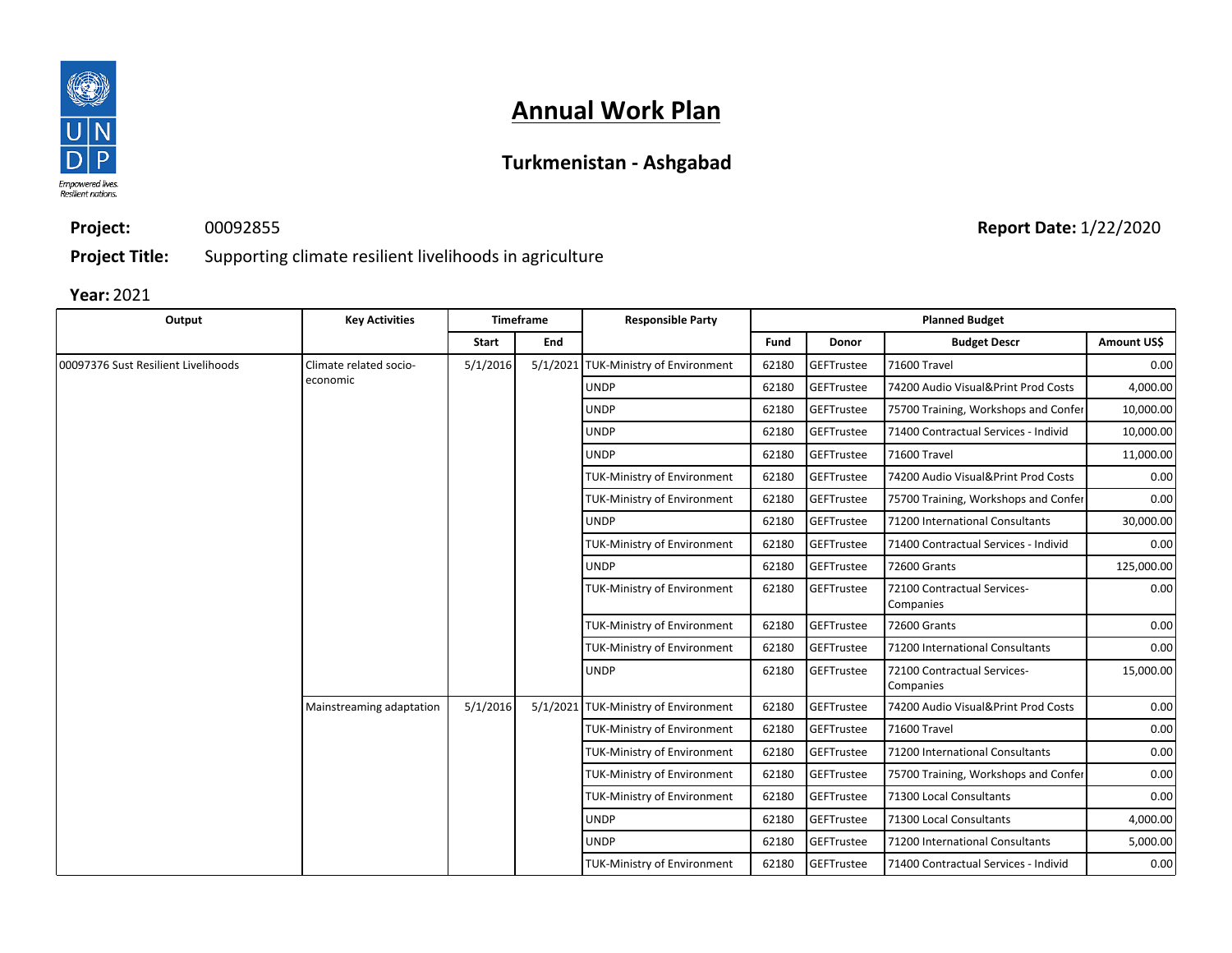

## **Turkmenistan - Ashgabad**

**Project:** 00092855 **Report Date:** 1/22/2020

**Project Title:** Supporting climate resilient livelihoods in agriculture

| Output                              | <b>Key Activities</b>    |          | <b>Timeframe</b> | <b>Responsible Party</b>           | <b>Planned Budget</b> |                   |                                        |             |             |                |          |
|-------------------------------------|--------------------------|----------|------------------|------------------------------------|-----------------------|-------------------|----------------------------------------|-------------|-------------|----------------|----------|
|                                     |                          | Start    | End              |                                    | Fund                  | Donor             | <b>Budget Descr</b>                    | Amount US\$ |             |                |          |
| 00097376 Sust Resilient Livelihoods | Mainstreaming adaptation | 5/1/2016 | 5/1/2021 UNDP    |                                    | 62180                 | GEFTrustee        | 74200 Audio Visual&Print Prod Costs    | 1,000.00    |             |                |          |
|                                     |                          |          |                  | <b>UNDP</b>                        | 62180                 | GEFTrustee        | 75700 Training, Workshops and Confer   | 20,000.00   |             |                |          |
|                                     |                          |          |                  | <b>UNDP</b>                        | 62180                 | GEFTrustee        | 71400 Contractual Services - Individ   | 6,000.00    |             |                |          |
|                                     |                          |          |                  | <b>UNDP</b>                        | 62180                 | GEFTrustee        | 71600 Travel                           | 5,000.00    |             |                |          |
|                                     | Project management       | 5/1/2016 | 5/1/2021 UNDP    |                                    | 62180                 | <b>GEFTrustee</b> | 71400 Contractual Services - Individ   | 1,500.00    |             |                |          |
|                                     |                          |          |                  | <b>UNDP</b>                        | 62180                 | GEFTrustee        | 71600 Travel                           | 3,500.00    |             |                |          |
|                                     |                          |          |                  | TUK-Ministry of Environment        | 04000                 | <b>UNDP</b>       | 71400 Contractual Services - Individ   | 0.00        |             |                |          |
|                                     |                          |          |                  | <b>TUK-Ministry of Environment</b> | 62180                 | GEFTrustee        | 71600 Travel                           | 0.00        |             |                |          |
|                                     |                          |          |                  | <b>UNDP</b>                        | 04000                 | <b>UNDP</b>       | 72400 Communic & Audio Visual<br>Equip | 1,500.00    |             |                |          |
|                                     |                          |          |                  | <b>TUK-Ministry of Environment</b> | 62180                 | GEFTrustee        | 74200 Audio Visual&Print Prod Costs    | 0.00        |             |                |          |
|                                     |                          |          |                  | <b>TUK-Ministry of Environment</b> | 62180                 | <b>GEFTrustee</b> | 71400 Contractual Services - Individ   | 0.00        |             |                |          |
|                                     |                          |          |                  | <b>UNDP</b>                        | 62180                 | GEFTrustee        | 74200 Audio Visual&Print Prod Costs    | 2,017.00    |             |                |          |
|                                     |                          |          |                  | <b>UNDP</b>                        | 04000                 | <b>UNDP</b>       | 74500 Miscellaneous Expenses           | 500.00      |             |                |          |
|                                     |                          |          |                  | <b>TUK-Ministry of Environment</b> | 04000                 | <b>UNDP</b>       | 74500 Miscellaneous Expenses           | 0.00        |             |                |          |
|                                     |                          |          |                  | <b>UNDP</b>                        | 04000                 | <b>UNDP</b>       | 71400 Contractual Services - Individ   | 5,000.00    |             |                |          |
|                                     |                          |          |                  | <b>UNDP</b>                        | 04000                 | <b>UNDP</b>       | 72200 Equipment and Furniture          | 2,500.00    |             |                |          |
|                                     |                          |          |                  | <b>TUK-Ministry of Environment</b> | 04000                 | <b>UNDP</b>       | 72400 Communic & Audio Visual<br>Equip | 0.00        |             |                |          |
|                                     |                          |          |                  | <b>UNDP</b>                        | 04000                 | <b>UNDP</b>       | 71600 Travel                           | 1,000.00    |             |                |          |
|                                     |                          |          |                  | <b>TUK-Ministry of Environment</b> | 04000                 | <b>UNDP</b>       | 72200 Equipment and Furniture          | 0.00        |             |                |          |
|                                     |                          |          |                  | <b>TUK-Ministry of Environment</b> | 04000                 | <b>UNDP</b>       | 72500 Supplies                         | 0.00        |             |                |          |
|                                     |                          |          |                  |                                    |                       |                   | <b>UNDP</b>                            | 04000       | <b>UNDP</b> | 72500 Supplies | 1,000.00 |
|                                     |                          |          |                  | <b>UNDP</b>                        | 62180                 | <b>GEFTrustee</b> | 74500 Miscellaneous Expenses           | 6,440.00    |             |                |          |